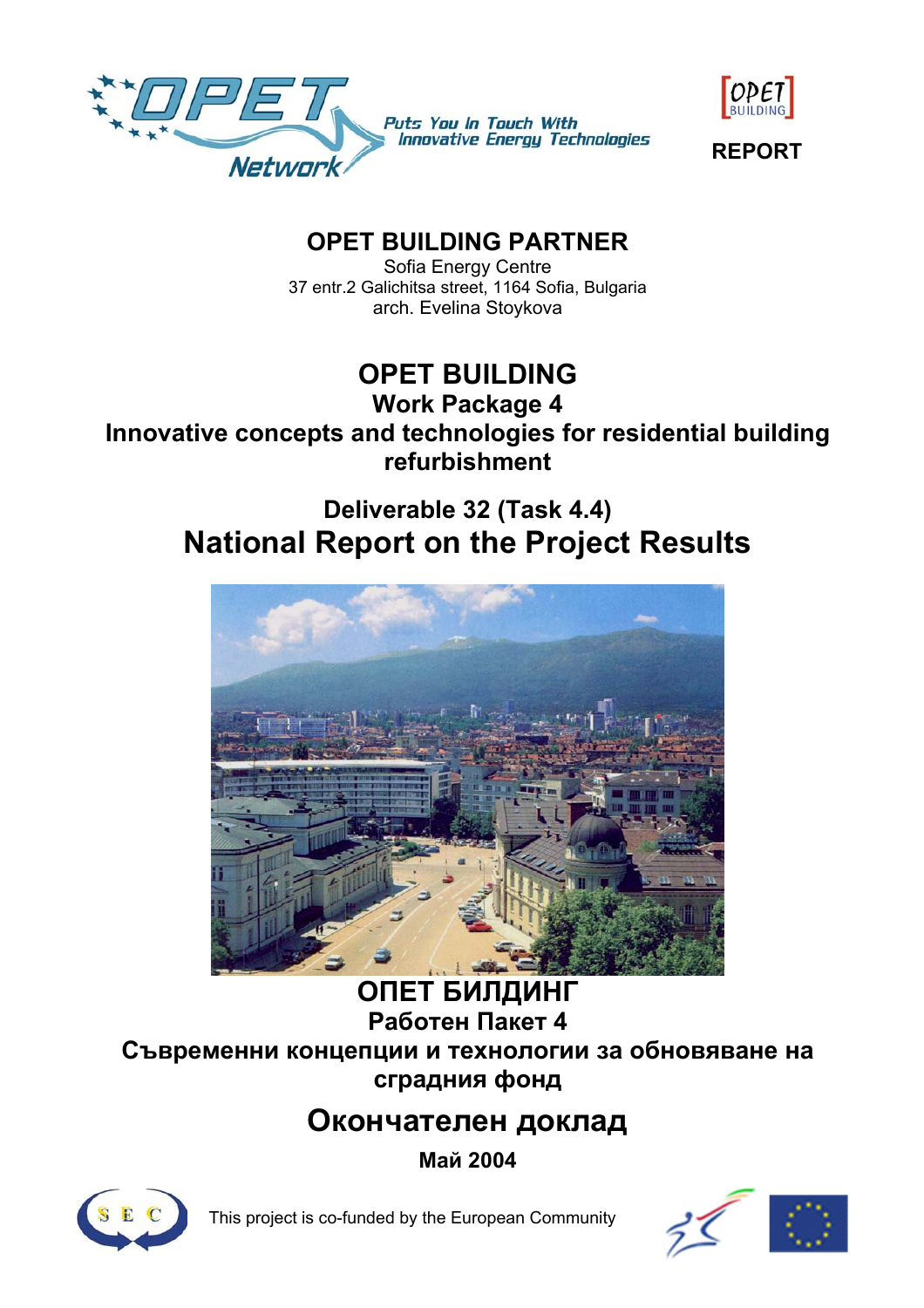

# **Summary:**

The aim of this report is to disseminate the project results among the local market actors and the relevant Bulgarian authorities.

The report is based on the results of the Bulgarian National report, the draft proposal of action plan for refurbishment of the dwelling building stock in the Republic of Bulgaria, the assessment report on economic and market potential for energy saving measures in the Bulgarian residential building sector at refurbishment, the results or the workshop and the training course, the case studies report and case studies from other countries.

**Chapter one** gives an overview of the OPET Network and the whole project OPET BUILDING, including presentations of the different work packages.

**Chapter two** gives an overview of the current situation in Bulgaria with regard to:

- The current legislation (general policy, technical standards, energy policy);
- The amount of the dwelling stock (number of dwellings, number of dwelling buildings, types of dwellings according to their construction, dwelling area, ownership);
- The conditions of the different types of dwelling buildings, stressing on the amount of the panel type dwelling buildings and the necessity of their refurbishment;
- The types of space heating and the energy consumption in the dwelling sector.

**Chapter three** examine the implementation of energy saving measures at dwelling buildings refurbishment presented and discussed at the training course.

- Thermal insulation of external walls (types of insulation materials, fixing of the thermal insulation)
- Thermal insulation of roofs (types of thermal insulations for pitched roofs, types of thermal insulations for cold flat roofs, types of thermal insulations for heated flat roofs);
- Thermal insulation of basements;
- How to determine the most economic thickness of the thermal insulation;
- Glazing of balconies;
- How to chose energy efficient windows (types of glazing, types of frames, types of gas fillings, materials);
- Improvement of the systems for space heating and hot water supplying;
- Implementation of elements from the bio-climatic and passive solar architecture ("sun spaces", orientation and sizing of windows, shelters, "green screens").



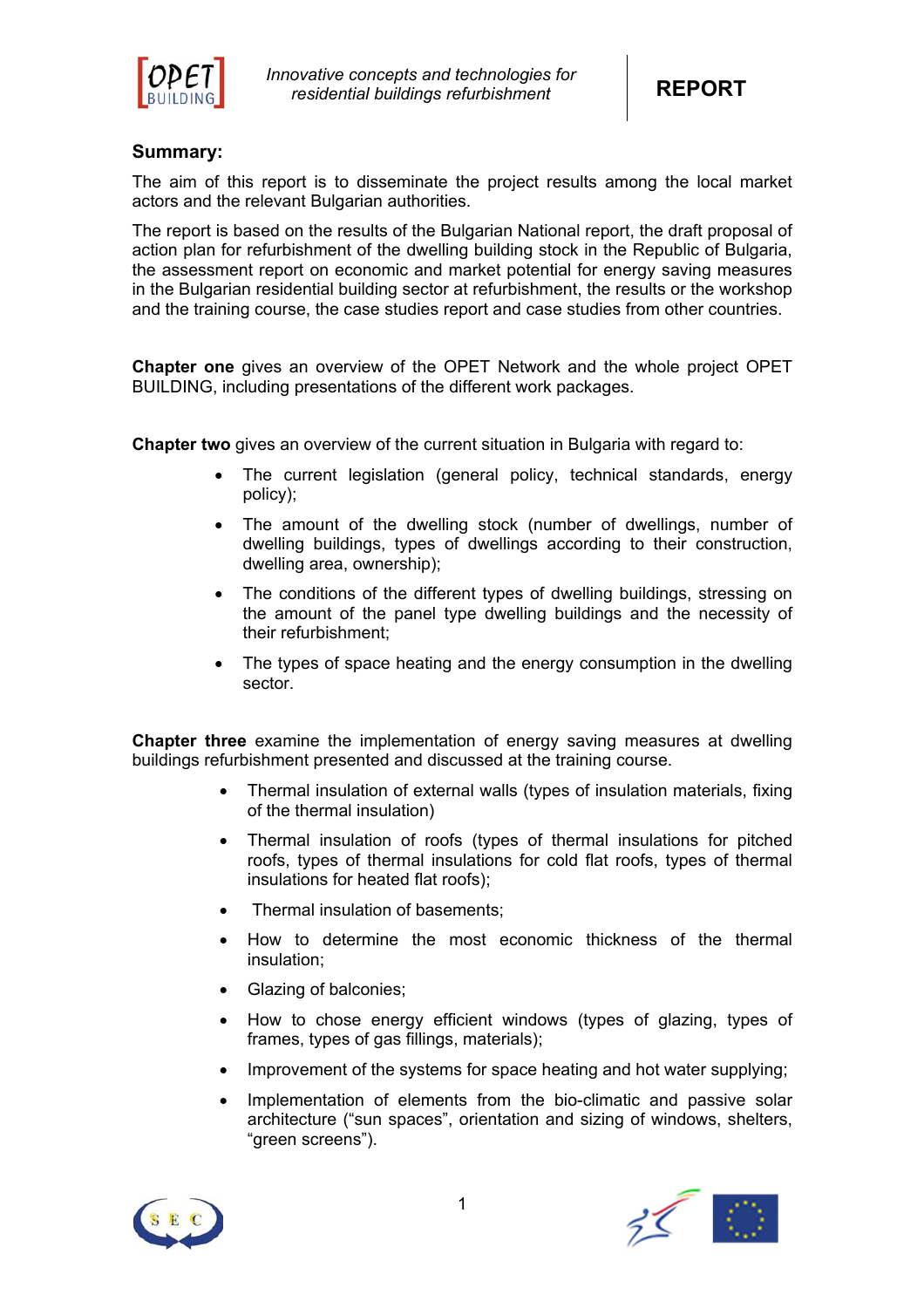

**Chapter four** presents the proposals for new legal instruments for enforcing the refurbishment of the dwelling building stock in Bulgaria. These proposals are based on the draft action plan for refurbishment of the dwelling building stock in the Republic of Bulgaria and the results of the discussions at the workshop.

The conclusions of the analysis of the characteristics of the housing system point out the necessity of application of an integral approach examining simultaneously several problems:

- $\triangleright$  Legal:
	- The regime of property in blocks of flats and the property of the land in the big dwelling areas;
	- The settlement of associations of owners:
- $\triangleright$  Technical: the necessity of harmonization of the technical standards with the legislation of the EC and especially with Directive  $N^{\circ}$  2002/91 about the energy characteristics of the buildings.
- $\triangleright$  Continuing the elaboration of the Draft Law for dwelling-saving funds;
- $\triangleright$  Preparation of a Draft Law for encouraging the erection and the refurbishment of the dwelling stock;
- $\triangleright$  Amendments to the Law on banks:
- $\triangleright$  Amendments to the Law of property;
- $\triangleright$  Amendments to the Law of organisation of the territory;
- $\triangleright$  Amendments to the tax laws:
- $\triangleright$  Elaboration of an Order on energy efficiency in buildings;
- $\triangleright$  Elaboration of a Methodology for determination of the energy coefficients of the heating and ventilation systems in buildings;
- $\triangleright$  Elaboration of an Order on exploitation and maintenance of buildings and issuing of passports, including "Procedures for execution of energy audit of existing buildings".

Chapter five examine different methods of financing the refurbishment of the dwelling building stock.

- Credits: in accordance with the Law for dwelling-saving funds;
- Energy efficiency fund: according to the Energy Efficiency Law;
- The participation of construction companies and the municipalities;
- The formula "property against repair works".

**Chapter six** presents three case studies on panel buildings refurbishment in Bulgaria. In three typical blocks of flats are implemented different energy saving measures with different energy saving results. In the report are given:

- The different energy saving technologies implemented in the three buildings;
- Technical description of the fixed thermal insulations on external walls, roofs and basements;



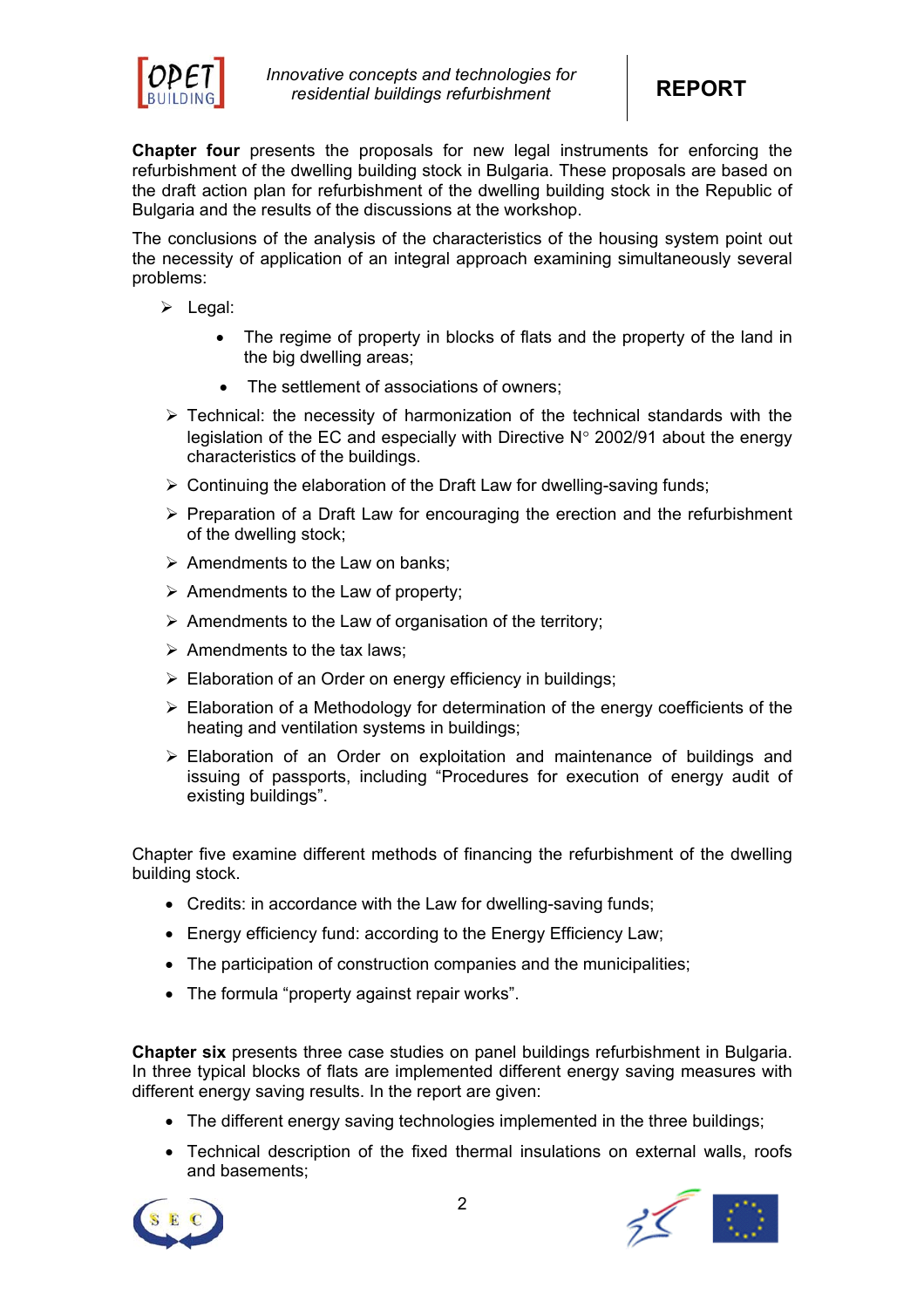

- Comparisons between the energy consumption in the three buildings before and after the refurbishment;
- The pay-back periods for the different energy saving measures implemented during the refurbishment of the buildings.

**Chapter seven** presents case studies on dwelling buildings refurbishment in other countries:

- Old railway station in Lingenau, Austria: description of the building, condition of the building and energy consumption before the refurbishment, description of the building refurbishment, panned energy consumption after the refurbishment;
- Dwelling building in Kegums, Latvia: description of the building, condition of the building and energy consumption before the refurbishment, description of the building refurbishment, panned energy consumption after the refurbishment;
- Panel multi-dwelling building in Brno, Czech Republic: description of the building, description of three variants for refurbishment, energy savings for the three variants of refurbishment.



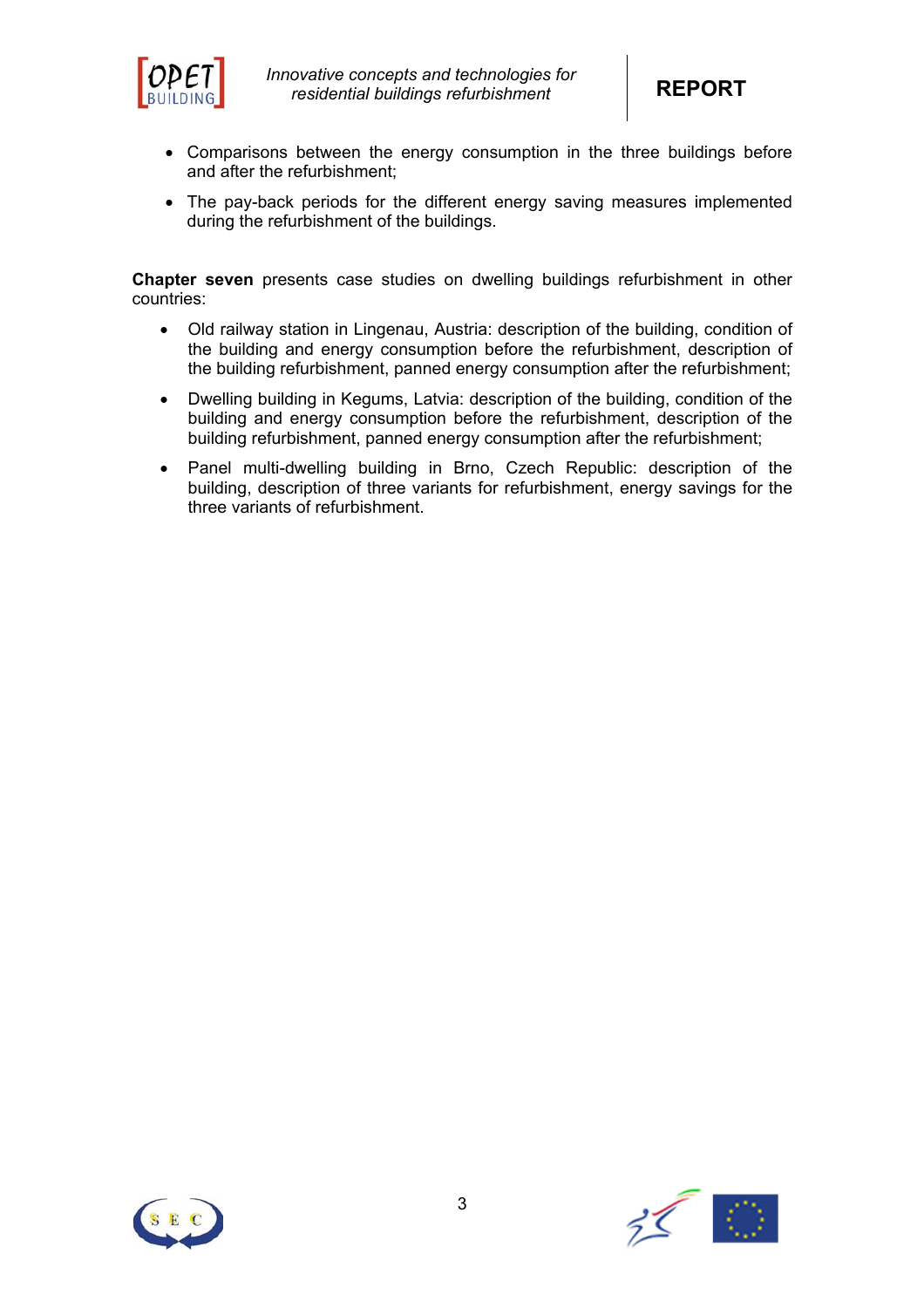

*Innovative concepts and technologies for residential buildings refurbishment* **REPORT**



# **Съдържание:**

| 1. Европейска мрежа за поощряване на енергийни технологии в сградния сектор 5 |  |
|-------------------------------------------------------------------------------|--|
|                                                                               |  |
|                                                                               |  |
|                                                                               |  |
|                                                                               |  |
|                                                                               |  |
|                                                                               |  |
|                                                                               |  |
|                                                                               |  |
|                                                                               |  |
|                                                                               |  |
|                                                                               |  |
|                                                                               |  |
|                                                                               |  |
|                                                                               |  |
| 3. Мерки за повишаване на енергийната ефективност на жилищните сгради при     |  |
|                                                                               |  |
|                                                                               |  |
|                                                                               |  |
|                                                                               |  |
| 3.4 Как да определим най-икономичната дебелина на топлоизолацията 17          |  |
|                                                                               |  |
| 3.6 Повишаване ефективността на отоплителните инсталации и инсталациите       |  |
|                                                                               |  |
| 3.7 Внедряване на елементи на биоклиматичната и пасивната "слънчевата         |  |
| архитектура" …………………………………………………………………………………………… 19                           |  |
| 4. Предложения за законодателни инициативи за обновяването на жилищния        |  |
|                                                                               |  |
| 5. Начини на финансиране на обновяването на жилищния сграден фонд  23         |  |
|                                                                               |  |
|                                                                               |  |
|                                                                               |  |



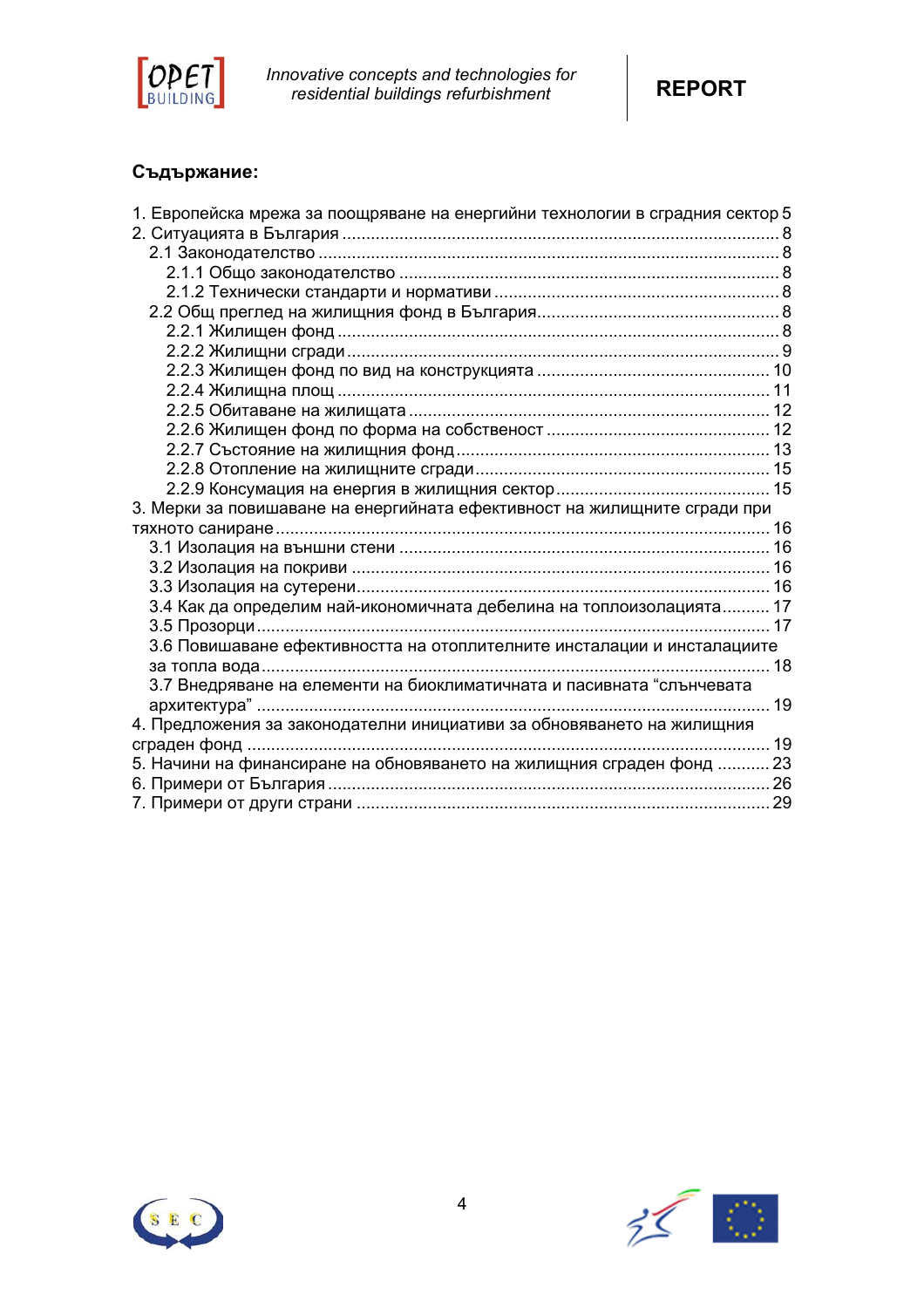



# **1. Европейска мрежа за поощряване на енергийни технологии в сградния сектор**

Европейският съюз отделя изключително внимание на устойчивото развитие на строителството, което се разглежда на три нива: градоустройство, квартално застрояване и сграда. Концепцията за устойчиво строителство включва много аспекти като: енергийна ефективност, комфорт (топлинен комфорт, звукоизолация, чистота на въздуха и пр.), транспортна ефективност, разделно събиране и преработка на отпадъците (битови и строителни), разумно използване на водните ресурси, отражение на строителството върху околната среда, опазване на околната среда и т.н.

В момента един от най-актуалните проблеми на сградния фонд е енергийният.

Европейският Парламент и Съветът одобриха предложение на Европейската Комисия за Директива относно енергийна характеристика на сгради (2001/С 213 Е/15). В Директивата се подчертава, че в комунално-битовия сектор се консумира повече от 40% от крайната енергийна консумация в ЕС, като тенденцията е тя да се увеличава.

Създадена е Европейска мрежа за поощряване на енергийни технологии в сградния фонд (OPET – Building). Основните цели на мрежата са:

- Съдействие за приложение на Европейските директиви относно енергийните характеристики на сгради;
- Поощряване на ефективни и нови енергийни технологии, свързани със сградния фонд;
- Подкрепа на пазарното проникване на нови методи и начини;
- Увеличаване нивото на информация и трансфер на ноу-хау в Европа.

В мрежата участват 36 партньори от 22 страни: 12 страни от ЕС, 9 страни кандидат-членки и Израел.

В работната програма на ОПЕТ – СГРАДИ бяха определени 7 направления (работни пакети), които са както следва:

¾ **Работен пакет 1:** Подкрепа за прилагане на директивите и регулаторните правила на Европейския съюз относно ефективно използване на енергията в сградния сектор.

С приетата директива ЕС цели да се поощри подобряването на енергийните характеристики на сградите. Директивата задължава страните-членки на ЕС, а в бъдеще и страните кандидат-членки, в т.ч. и България, да приложат предвидените мерки. Отбелязва се, че енергийната характеристика на сградите трябва да се изчислява на база на методология която интегрира допълнително към топлинната изолация фактори, които играят все по-голяма роля като: отоплителни и климатични инсталации, използване на възобновяеми енергийни източници, когенерация и дизайна на сградата. В Директивата се предвижда:

- **Прилагане на минимални стандарти за енергийната характеристика на нови сгради съобразно местния климат.** Това се въвежда с оглед дългия експлоатационен период на сградите и съответно дългия период на енергийна консумация;
- **Прилагане на минимални стандарти за енергийната характеристика на основно обновени или реконструирани**

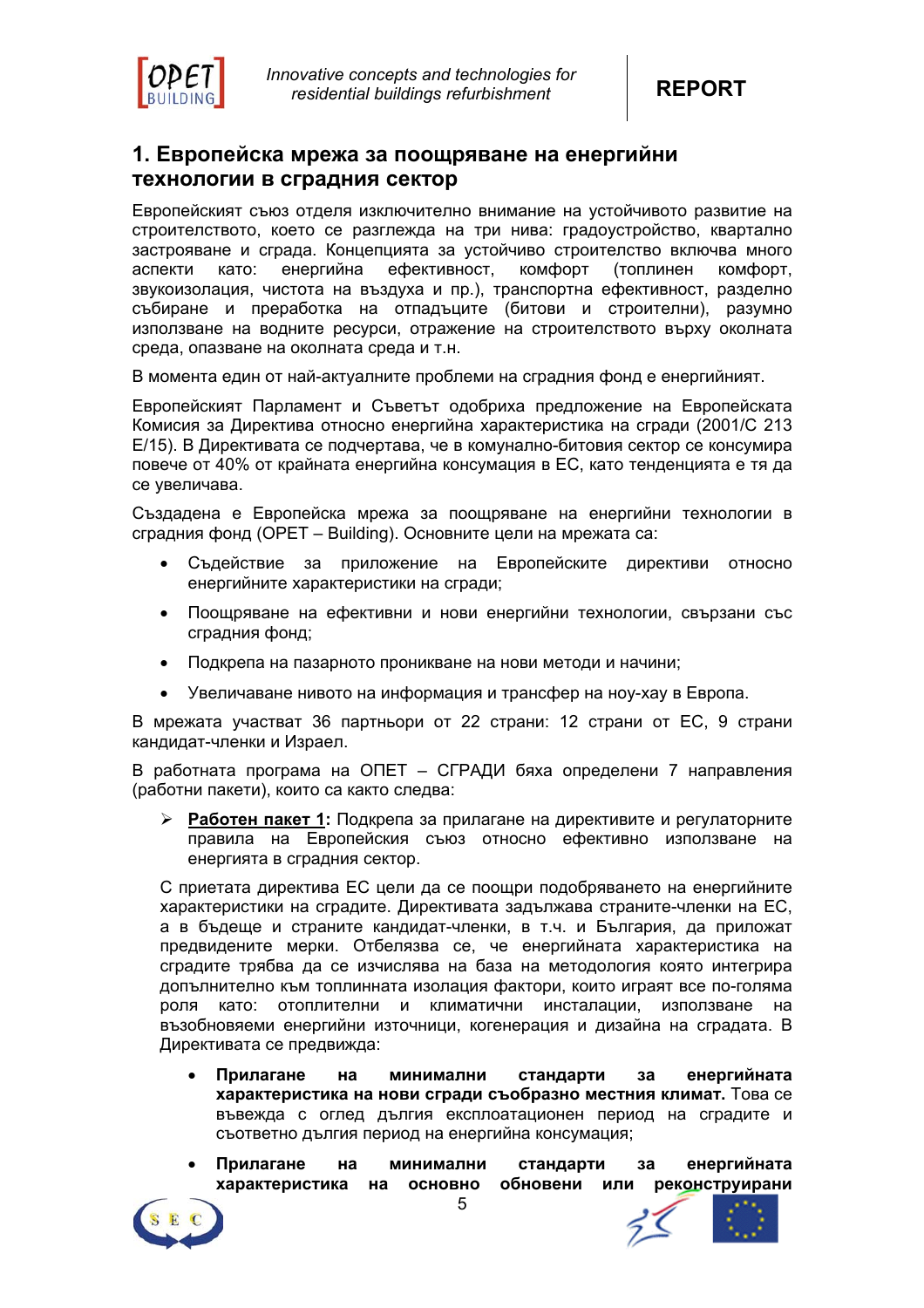

**съществуващи сгради с обща разгъната площ над 1000м².** Реконструкцията на сградите следва да се използва и за взимане на икономически съобразни мерки за подобряване на енергийните им характеристики. Икономически съобразни мерки се считат тези при които срокът на възвращаемост на вложените инвестиции е до 8 години. Съществена реконструкция се счита, когато нейната стойност е над 25% от стойността на не-обновената съществуваща сграда;

- **Регулярни проверки и оценки на ефективността на работа на котли и централни отоплителни и климатични инсталации.** Котли с мощност над 100 kW следва да бъдат инспектирани най-малко веднъж на две години. Тези проверки ще допринесат за оптималната им работа от екологична, енергийна и финансова гледни точки;
- **Задължителна наличност на сертификати за енергийните характеристики на нови сгради в случай на продажба или отдаване под наем.** Енергийните сертификати ще подпомогнат прозрачността на качеството на сградите и съответно на пазара. По този начин ще се подкрепят инвестициите за енергийно спестяване. Обществени сгради и сгради с голяма посещаемост следва също да бъдат сертифицирани. Енергийните сертификати следва да са валидни не повече от 5 години.

Трябва да се отбележи, че Директивата предвижда енергийните стандарти да се актуализират най-малко на всеки 5 години за да се отрази техническия прогрес в строителството.

Директивата задължава страните преди да се даде разрешително за строеж на сгради с разгъната площ над 1000м², да се изготви техникоикономическо проучване и от екологична гледна точка да се изследва възможността за използване на възобновяеми енергийни източници, когенерация, централизирано отопление и при определени условия – енергийни помпи.

Предвижда се организиране на семинари и работни срещи, в т.ч. семинар за Черноморския регион. В работния пакет е включена и подготовка на стандарти за регулярна инспекция на централни отоплителни системи и подготовка на пилотно сертифициране на съществуващи, реконструирани и нови сгради в България.

¾ **Работен пакет 2:** Подкрепа за навлизане на пазара на Договори с гарантирани енергийни резултати.

Договорите с гарантирани енергийни резултати са доказали, че са надежден инструмент за прилагане на ефективни енергийни технологии в съществуващия сграден фонд.

В България се прилагат подобни договори, но засега главно за общински обекти.

¾ **Работен пакет 3:** Внедряване в практиката на оценка на стойността на цялостния цикъл (Life-Cycle Cost Assessment (LCCA)) на сграда.

Прилагането на LCCA прави прозрачна стойността на една сграда в течение на целия и живот, в т.ч. инвестиции, поддържане, реконструкция и крайно премахване. Прилагането на LCCA в много случаи фаворизира новите ефективни методи, материали и технологии. За България прилагането на този метод е нов начин за оценка на строителството.

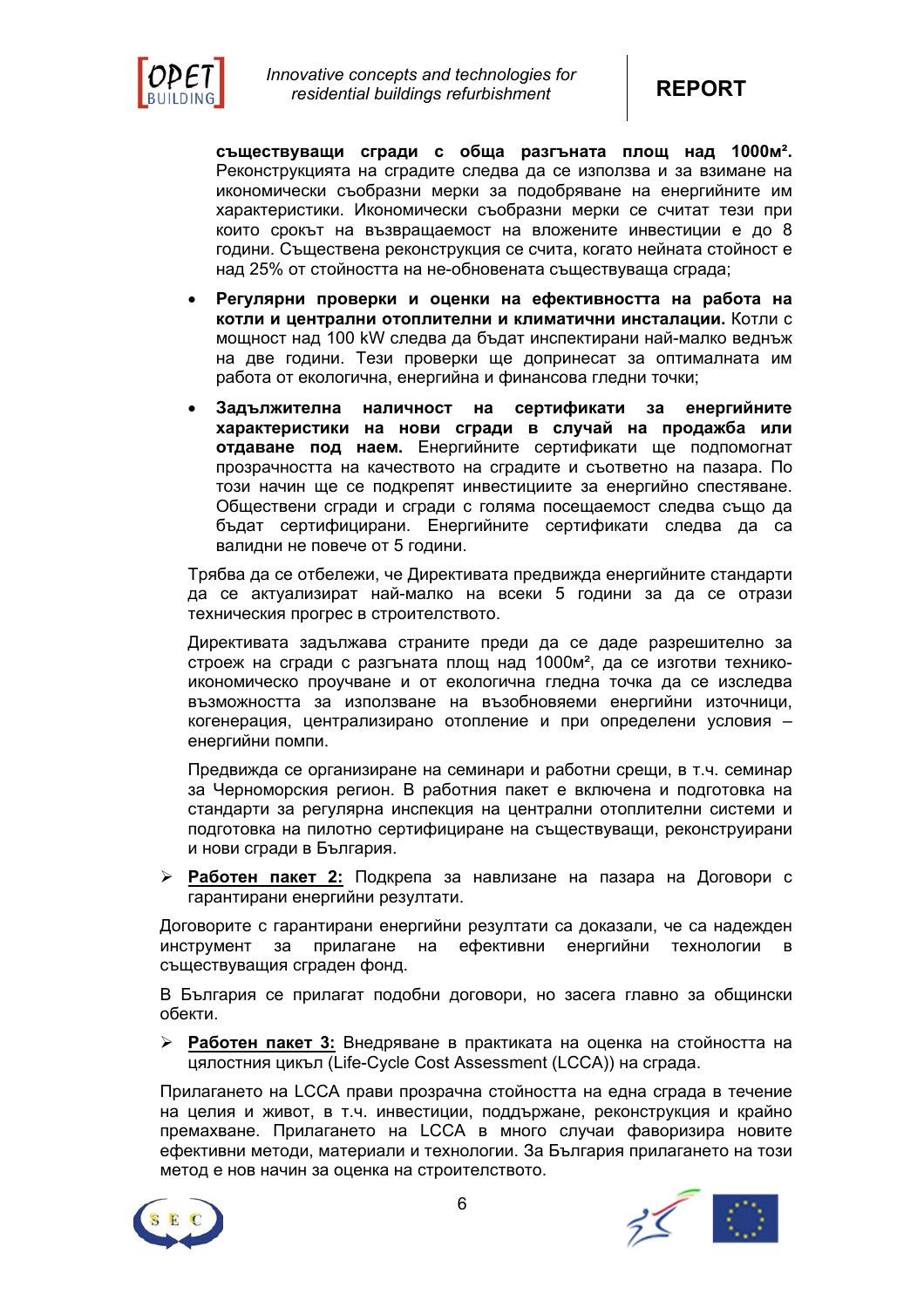

¾ **Работен пакет 4:** Нови концепции и технологии за реконструкция на жилищни сгради.

Жилищният фонд (особено панелните сгради) в страните от Централна и Източна Европа, в т.ч. и България, се нуждаят спешно от реконструкция. В повечето случи се прилага стандартен пакет от мерки (изолация, подмяна на прозорци, подобряване на отоплителната система). Реконструкцията дава шанс за архитектурни подобрения и внедряване на нови и ефективни решения и технологии. Целта на това проучване е да се разпространят найдобрите решения за реконструкция на жилищни сгради, не само от енергийна гледна точка, но и от екологична, пазарна и т.н.

¾ **Работен пакет 5:** Прилагане на Микро / Мини ко-генерация в сградния сектор.

Микро и мини когенерационните технологии през последните години показаха чудесни технологични и икономически характеристики. Те включват газови мотори, микро газови турбини и горивни клетки. Увеличаване прилагането на когенерация в сградния сектор ще допринесе за постигане на поставената от ЕС цел за удвояване производството на електроенергия от когенерация, т.е. да достигне 18 % към 2010 г.

За България това са нови технологии и разпространението на информации за тях е от съществено значение.

¾ **Работен пакет 6:** Отоплителни системи на слънчева енергия и биомаса за енергийно-ефективни сгради.

От технологична гледна точка се предвижда да се проучат:

- $\checkmark$  Комбинация от слънчево отопление с краткосрочно съхранение на топлина за многоетажни фамилни сгради;
- $\checkmark$  Комбинирани слънчеви и на биомаса системи за битова топла вода и отопление на еднофамилни къщи;
- $\checkmark$  Различни концепции за използване енергия от слънцето и биомаса за комунални сгради (вкл. слънчево охлаждане);
- $\checkmark$  Слънчеви топлинни технологии за топла вода за обществени сгради (хотели, басейни и др.);
- $\checkmark$  Малки и средни котли на биомаса.

В Петата Рамкова Програма на ЕС относно топлинните характеристики на сградите е поставена за цел, в къс и средносрочен период, да се намалят топлинните загуби с 25 % при реконструкция и с 30 % при нови сгради в сравнение със стандартите и местните практики.

Относно ефективното отопление, охлаждане, вентилация, осветителни системи, уреди и внедряване на възобновяеми енергийни източници е поставена за цел, в къс и средносрочен период да се намалят емисиите на  $CO_2$  с 25 % при реконструкция и с 35-50 % за нови сгради, в зависимост от местните условия.



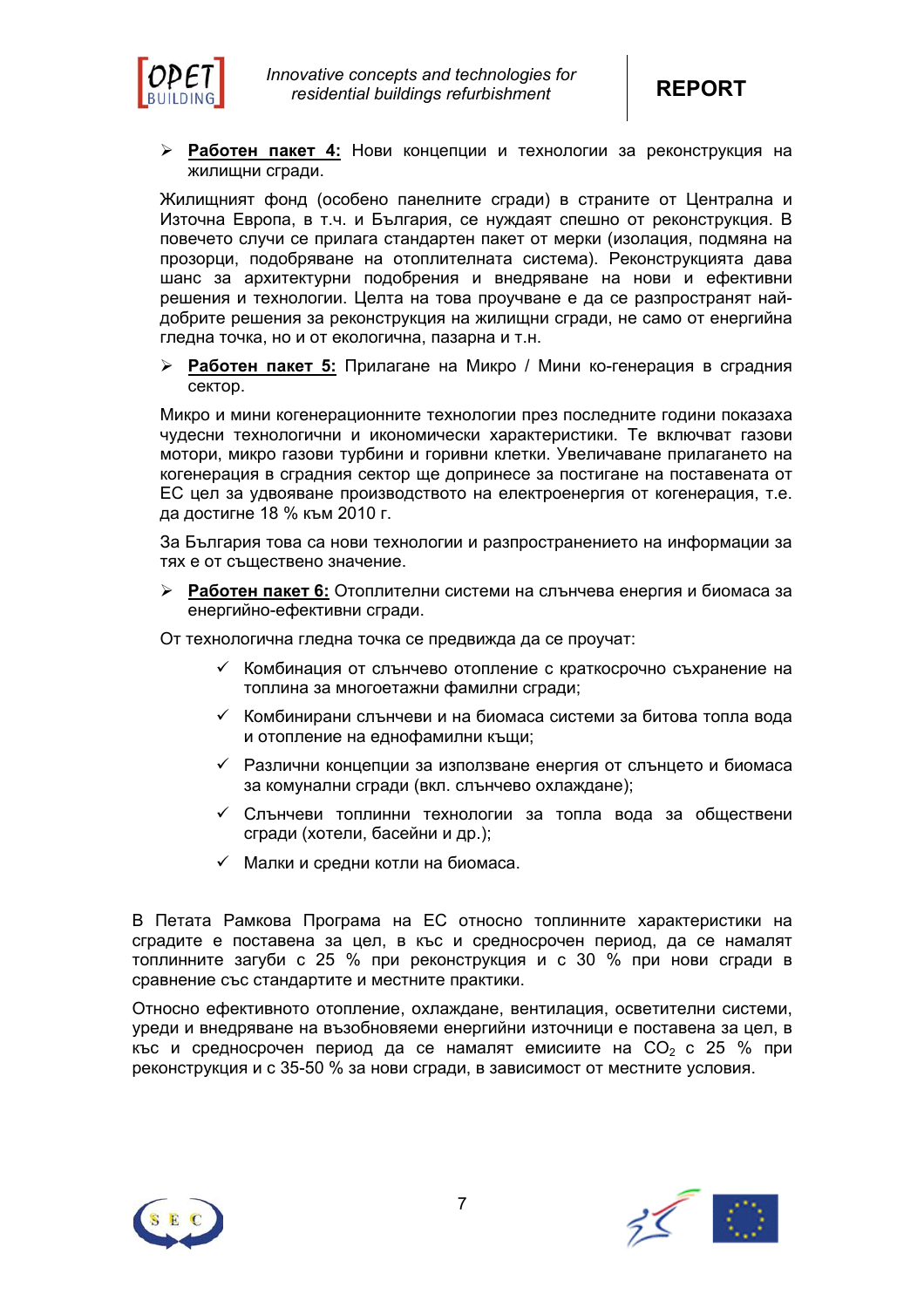

# **2. Ситуацията в България**

# **2.1 Законодателство**

# *2.1.1 Общо законодателство*

**Закон за устройство на територията:** този закон урежда обществените отношения, свързани с устройството на територията, инвестиционното проектиране и строителството в Република България, и определя ограниченията върху собствеността за устройствени цели.

В част първа, раздел шести са посочени основните изисквания към жилищните сгради и жилищата като сгради на основното застрояване.

**Правилник за управлението, реда и надзора в етажната собственост:** този правилник урежда взаимоотношенията, правата и задълженията на обитатилите и собствениците на жилища в жилищните блокове.

**Закона за енергийната ефективност:** изисква сертифициране на новите сгради при проектирането им и енергийно проучване на съществуващите сгради с висока консумация на енергия.

# *2.1.2 Технически стандарти и нормативи*

**Наредба № 7 глава 26: правила и нормативи за проектиране на жилищни сгради.** 

**Наредба № 1 за проектиране на топлоизолацията на сградите:** определя изискванията за проектиране на таплоизалацията на отопляеми сгради. Тя се прилага при нови сгради и при съществуващи сгради при ремонт на фасадите.

# **2.2 Общ преглед на жилищния фонд в България**

# *2.2.1 Жилищен фонд*

Към 01.03.2003 жилищния фонд в България възлиза на 3 688 802 жилища от които 328 726 в сгради за временно обитаване и 7 851 примитивни жилища. 15.9% от жилищата са необитавани. Съгласно преброяването от 2001 година броя на обитаваните жилища е 2 816 599. На 1000 души се падат 422 жилища, този показател е един от най-високите в Европа.



# *Жилищен фонд по години на преброяване*



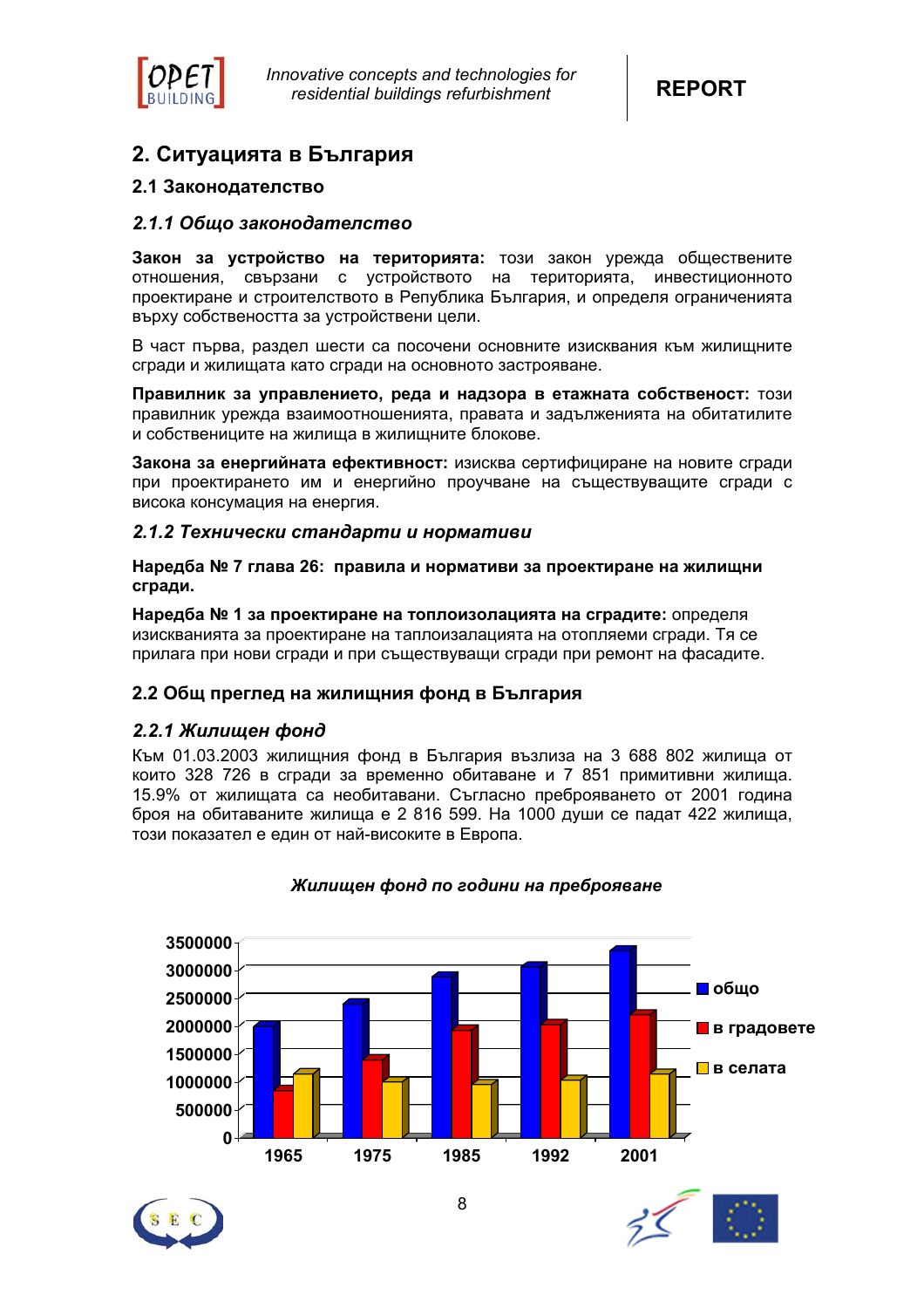

#### *Изградени жилища по години*

|                      | 1997 | 1998 | 1999 | 2000 | 2001 |
|----------------------|------|------|------|------|------|
| <u> </u> Брой жилища | 7452 | 4942 | 9824 | 8795 | 5937 |

Броят на обитаваните еднофамилни и двуфамилни къщи е 2 832 036, това представлявя 55.8% от жилищния фонд.

# *2.2.2 Жилищни сгради*

Към 01.03.2003 година жилищния сграден фонд в България възлиза на 2 124 533 сгради. От тях 740 450 се намират в градовете и 1 384 083 в селата. За периода 1926 - 2001 година тенденцията е към увеличаване броя на жилищата. Найголямо увеличение има през пириода 1946-1956 година. През последните 15 години жилищния сграден фонд се е увеличил с 8.2%.

Най-старата част на жилищния сграден фонд изграден преди 1919 година включва 90 278 жилища и представлява 2.35% от целия фонд.

49.7 % от жилищните сгради са изградени след 1970 година.

64.1 % от жилищните сгради са едноетажни жилищни къщи, 31.4 % са двуетажни еднофамилни или двуфамилни къщи, 4.5 % от жилищните сгради са многоетажни.



# *Жилищен сграден фонд по години на преброявания*

# *Жилищен сграден фонд по брой етажи*

|               | ОБЩО    | Брой етажи |        |         |            |  |  |
|---------------|---------|------------|--------|---------|------------|--|--|
|               |         |            |        | $3 - 5$ | 6 и повече |  |  |
| В градовете   | 740450  | 410987     | 247846 | 65239   | 16378      |  |  |
| В селата      | 1384083 | 951668     | 419364 | 12976   | 75         |  |  |
| ОБЩО          | 2124533 | 1362655    | 667210 | 78215   | 16453      |  |  |
| $\frac{9}{6}$ | 100     | 64.1       | 31.4   | 3.7     | 0.8        |  |  |



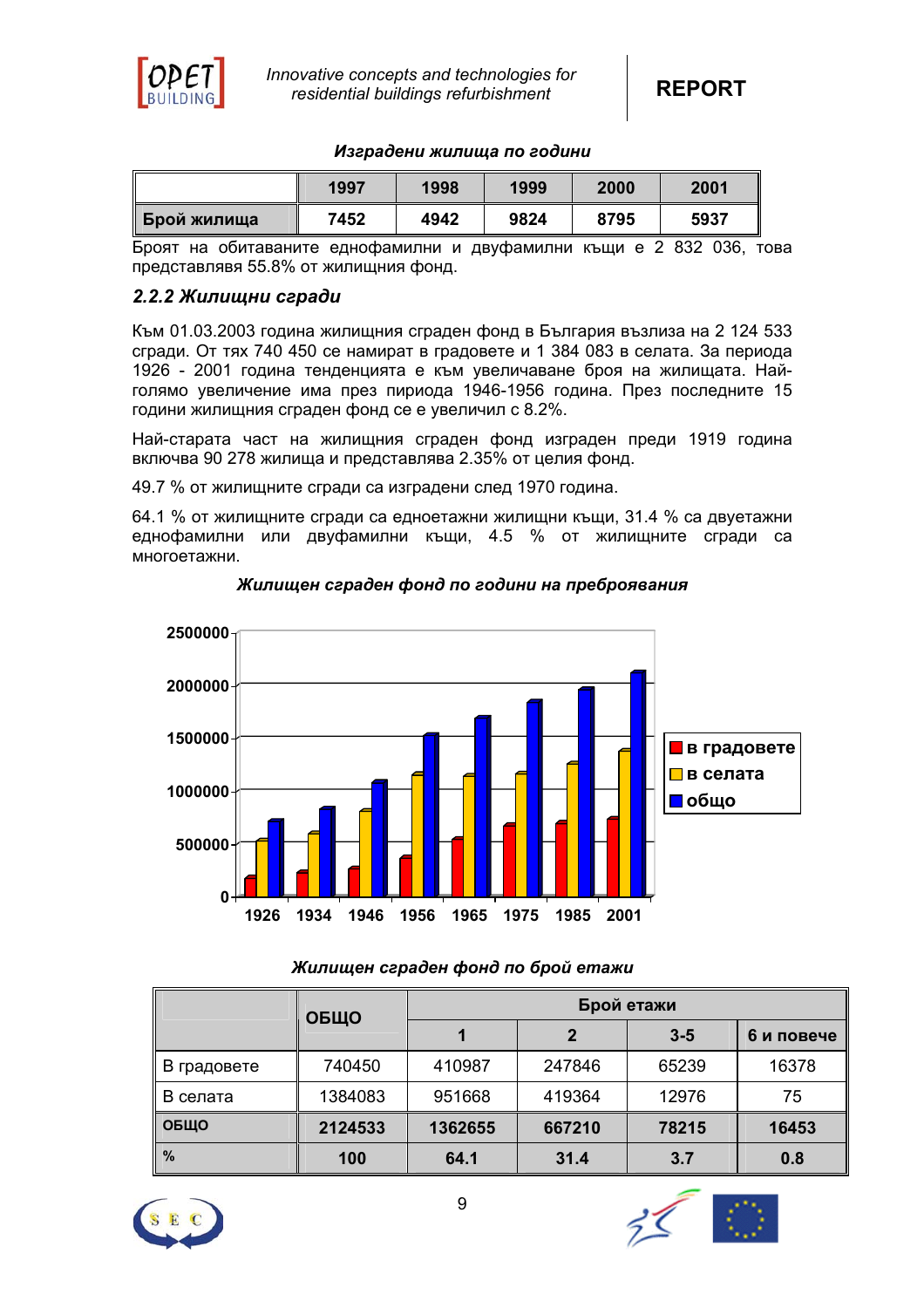

Обитаваните жилищни жилищни сгради с повече от 20 жилища представляват само 1.3 % от целия жилищен сграден фонд, но въпреки малкия им брой в тях живеят 33 % от населението.

|                    | 1985    | 2001    | $\frac{9}{6}$ |
|--------------------|---------|---------|---------------|
| 1 жилище           | 1459482 | 1259087 | $-13.7$       |
| 2 жилища           | 112135  | 156913  | $+39.9$       |
| 3-5 жилища         | 40472   | 50846   | $+25.6$       |
| 6-9 жилища         | 9790    | 11671   | $+19.2$       |
| 10-19 жилища       | 9145    | 11183   | $+22.2$       |
| 20-49 жилища       | 10286   | 11378   | $+10.6$       |
| 50 и повече жилища | 6548    | 8741    | $+33.5$       |
| Общо               | 1647858 | 1509819 | $-8.4$        |

# *Обитавани жилищни сгради по брой жилища в тях*

# *2.2.3 Жилищен фонд по вид на конструкцията*

Статистиката разглежда три типа жилищни сгради в зависимост от материалите с които са изградени:

- Стомано-бетонова конструкция: включва едропанелните сгради и тези изградени по метода ЕПК. Жилищата в тези сгради представляват 31.4 % от жилищния фонд.
- Монолитна конструкция: включва жилища изградени със стоманобетонова конструкция и зидани външни стени. Тези жилища представляват 56.3 % от жилищния фонд.
- Други: това са сгради изградени от камък, гредоред и др.

| 1965                 |         |       | 1975    |       | 1985    |       | 2001    |       |
|----------------------|---------|-------|---------|-------|---------|-------|---------|-------|
|                      | Брой    | %     | Брой    | $\%$  | Брой    | $\%$  | Брой    | $\%$  |
| Обшо                 | 1696437 | 100.0 | 1846747 | 100.0 | 1963511 | 100.0 | 2124533 | 100.0 |
| Стомано-<br>бетонова | 9954    | 0.6   | 15539   | 0.8   | 31328   | 1.6   | 94233   | 4.4   |
| Монолитна            | 1003738 | 59.2  | 1430833 | 77.5  | 1598835 | 81.4  | 1672019 | 78.7  |
| Друга                | 682745  | 40.2  | 400375  | 21.5  | 333348  | 17.0  | 358281  | 16.9  |

# *Жилищен сграден фонд по вид на конструкцията*



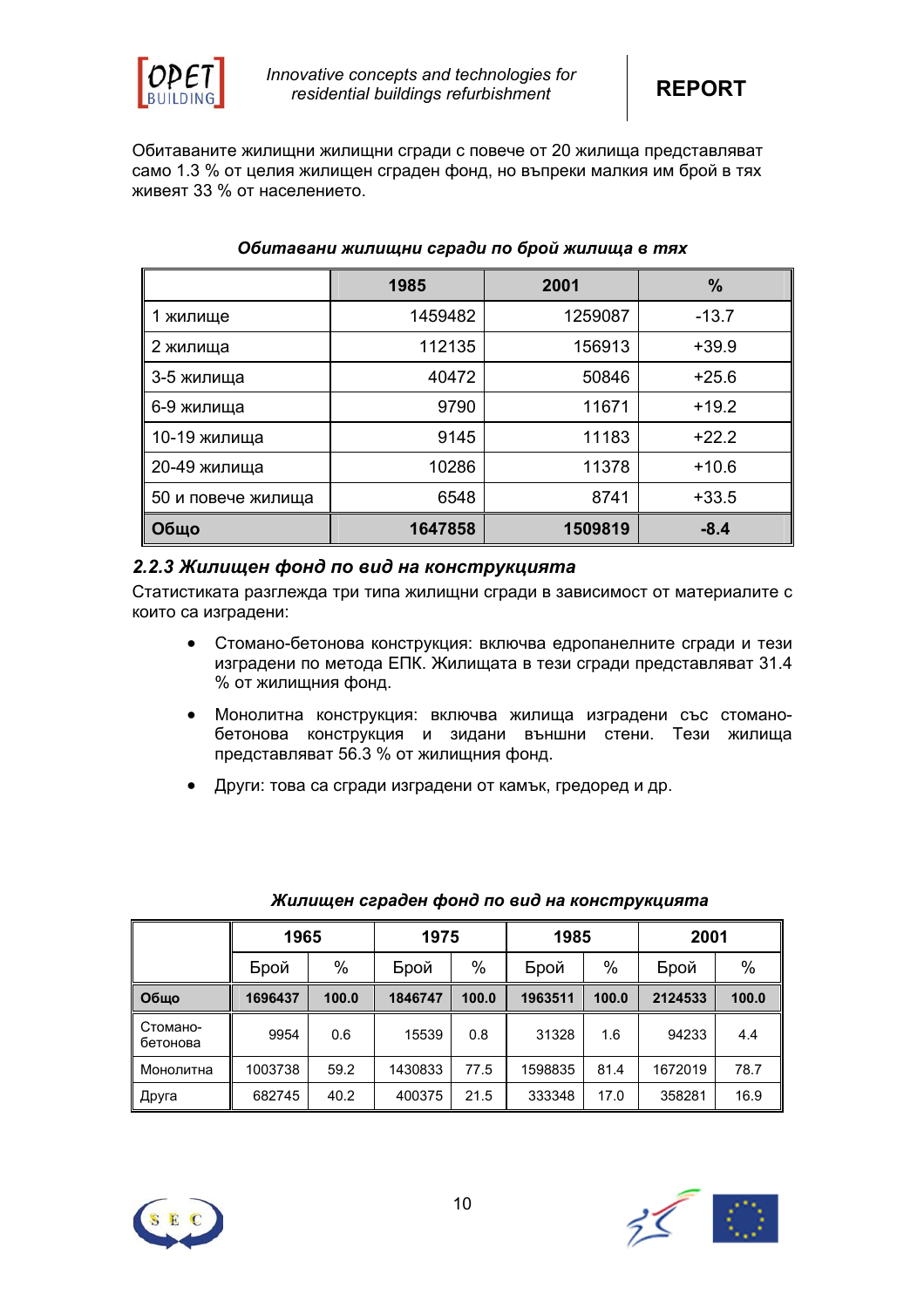

# *2.2.4 Жилищна площ*

Съгласно статистическите данни средната полезна площ на обитавано жилище в страната е 66 м² а средната жилищна площ е 42 м².

В сравнение с 1985 година, процента на жилищата с полезна площ до 59 м² е намалял от 52% през 1985 година на 45% през 2001 година. Това показва тенденция към изграждане на средно големи жилища.



#### *Жилищен фонд по полезна площ по години на преброяване*

65 % от жилищата са дву и тристайни. Ако сравним статистическите данни от 1992 година с тези от 2001 година се вижда, че процента на едностайните жилища е същия, този на двустайните е нарастнал с 3 %, този на тристайните е нарастнал с 1 % а този на жилищата с 4 и повече стаи е намалял с 1 %.



# *Жилищен фонд по брой стаи*



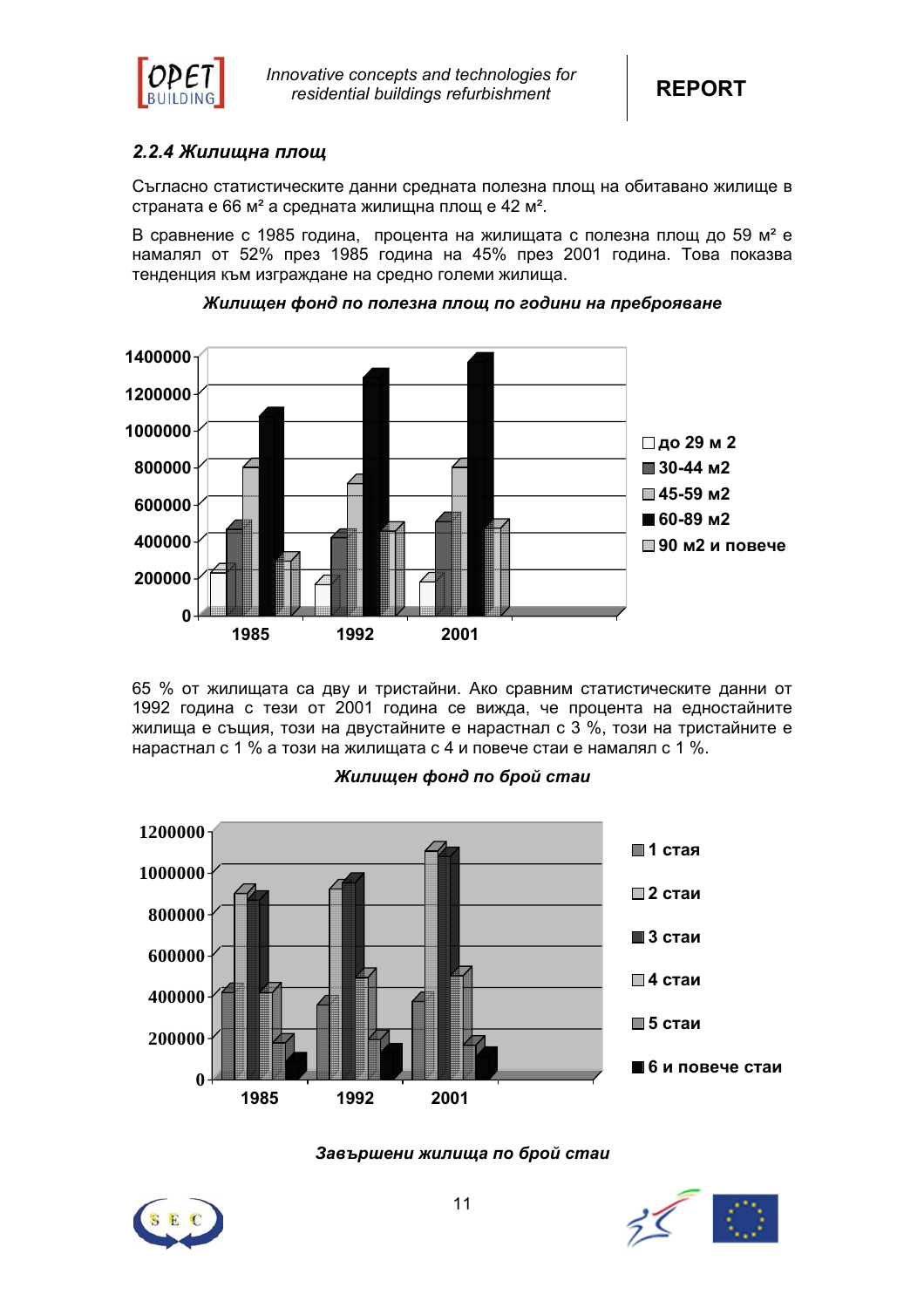

|                    |      | 2000 |           | 2001 |             |                |  |
|--------------------|------|------|-----------|------|-------------|----------------|--|
|                    | Общо | Нови | Разширени | Общо | <b>Нови</b> | Разширени      |  |
| Брой жилища        | 8795 | 8720 | 75        | 5937 | 5875        | 62             |  |
| 1 стая             | 899  | 884  | 15        | 656  | 648         | 8              |  |
| 2 стаи             | 3170 | 3146 | 24        | 2283 | 2259        | 24             |  |
| 3 стаи             | 3690 | 3667 | 23        | 2277 | 2258        | 19             |  |
| 4 стаи             | 836  | 828  | 8         | 561  | 554         | 7              |  |
| 5 стаи             | 151  | 147  | 4         | 116  | 114         | 2              |  |
| 6 и повече<br>стаи | 49   | 48   | 1         | 44   | 42          | $\overline{2}$ |  |

# *2.2.5 Обитаване на жилищата*

Всяко жилище се обитава средно от едно домакинство. Броя на обитателите на едно жилище е намалял от 3.3 обитатели през 1985 година на 2.8 обитатели на едно жилище през 2001 година.

Увеличава се процентът на жилищата с един обитател: от 13 % през 1985 година на 20 % през 2001 година.

| Структура на обитаваните жилища по брой обитатели по години на |  |
|----------------------------------------------------------------|--|
| преброяване                                                    |  |

| БРОЙ ОБИТАТЕЛИ                                           | 1985   | 1992   | 2001   |
|----------------------------------------------------------|--------|--------|--------|
| ∥ 1                                                      | 12.8%  | 16.6%  | 20.1 % |
| $\overline{\mathbf{2}}$                                  | 25.4 % | 27.2 % | 28.9 % |
| l 3                                                      | 20.2 % | 20.3 % | 22.1 % |
| $\overline{4}$                                           | 22.6 % | 20.9%  | 18.4 % |
| 5                                                        | 9.5%   | 7.9 %  | 6.3%   |
| 6                                                        | 6.3%   | 4.6 %  | 2.7%   |
| l 7                                                      | 1.8%   | 1.5%   | 0.8%   |
| 8 и повече                                               | 1.4%   | 1.0%   | 0.7%   |
| брой обитатели<br>  Среден <b> </b><br>Ha<br>едно жилище | 3.3    | 3.0    | 2.8    |

# *2.2.6 Жилищен фонд по форма на собственост*

97 % от жилищата в България са частна собственост. Това е един много специфичен аспект на жилищния сектор в страната.



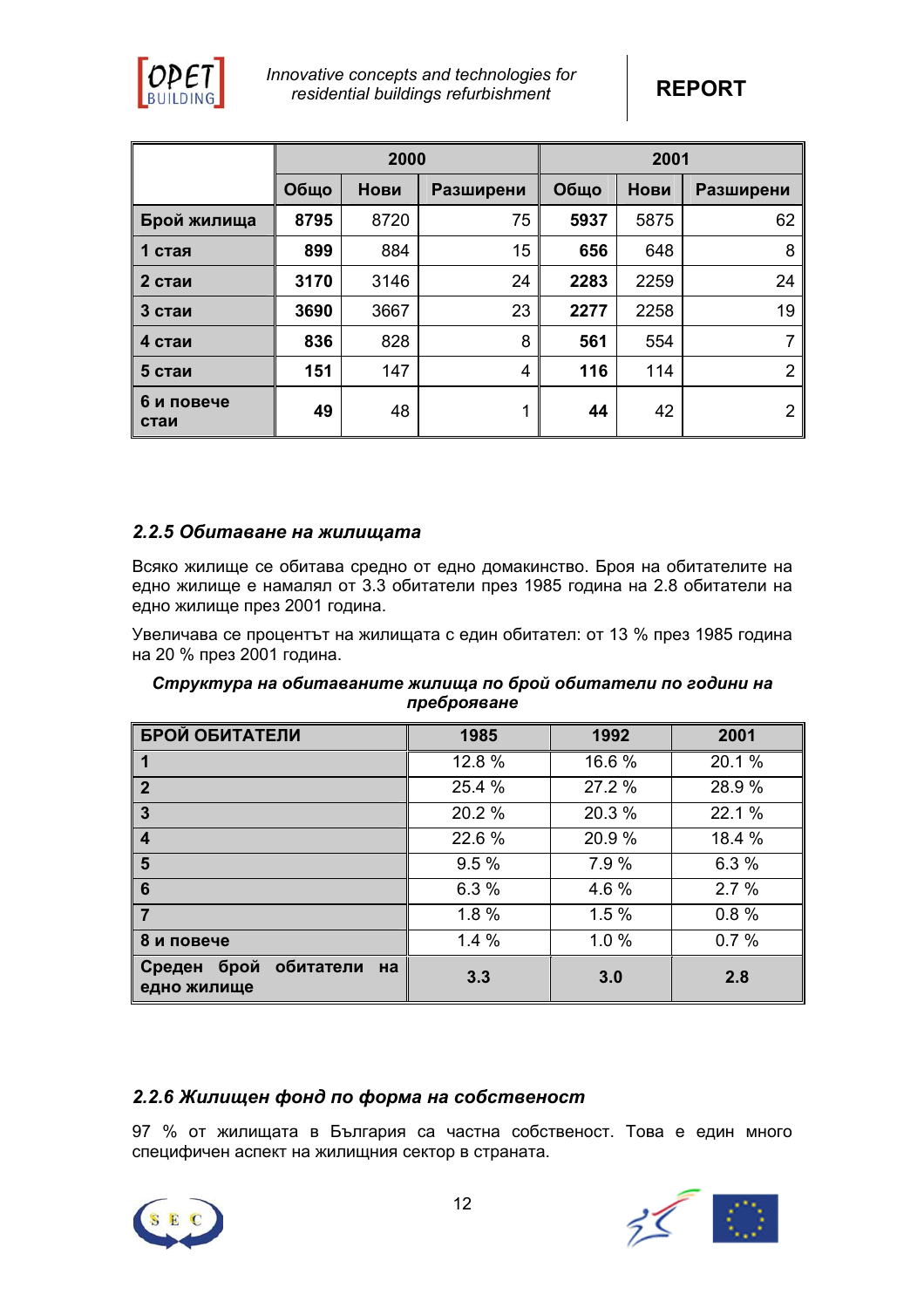

94 % от жилищата са обитавани от собствениците им, 5 % се отдават под наем и 1 % се обитават от собственици и наематели.

Броя на частните жилища се увеличава постоянно, докато този на общинските и държавните намалява.

| <b>ГОДИНА</b>                        |         | ОБЩО                          |         |         | В ГРАДОВЕТЕ                   |         | В СЕЛАТА |                               |         |
|--------------------------------------|---------|-------------------------------|---------|---------|-------------------------------|---------|----------|-------------------------------|---------|
| HA.<br><b>ПРЕБРО</b><br><b>RBAHE</b> | Общо    | <b>Общ.</b> и<br>държав<br>ни | Частни  | Обшо    | <b>Общ. и</b><br>държав<br>ни | Частни  | Обшо     | <b>Общ.</b> и<br>държав<br>ни | Частни  |
|                                      |         |                               |         | Брой    |                               |         |          |                               |         |
| 1975                                 | 2342819 | 269555                        | 2073264 | 1290558 | 242744                        | 1047814 | 1052261  | 26811                         | 1025450 |
| 1985                                 | 2724989 | 441493                        | 2283496 | 1729983 | 409692                        | 1320291 | 995006   | 31801                         | 963205  |
| 1992                                 | 2788908 | 176936                        | 2611972 | 1840802 | 157028                        | 1683774 | 948106   | 19908                         | 928198  |
| 2001                                 | 2819107 | 93252                         | 2725855 | 1905579 | 83803                         | 1821776 | 913528   | 9449                          | 904077  |
|                                      |         |                               |         | Процент |                               |         |          |                               |         |
| 1975                                 | 100.0   | 11.5                          | 88.5    | 100.0   | 18.8                          | 81.2    | 100.0    | 2.5                           | 97.5    |
| 1985                                 | 100.0   | 16.2                          | 83.8    | 100.0   | 23.7                          | 76.3    | 100.0    | 3.2                           | 96.8    |
| 1992                                 | 100.0   | 6.3                           | 93.7    | 100.0   | 8.5                           | 91.5    | 100.0    | 2.1                           | 97.9    |
| 2001                                 | 100.0   | 3.3                           | 96.7    | 100.0   | 4.4                           | 95.6    | 100.0    | 1.0                           | 99.0    |

*Обитавани жилища по форма на собственост и година на преброяване*

# *2.2.7 Състояние на жилищния фонд*

Консумацията на енергия зависи до голяма степен от състоянието на сградите. Основните фактори които определят състоянието на жилищните сгради са: възрастта им, използваните материали, вида на конструкцията и поддръжката им.

В България жилищните сгради могат да се разделят на следните категории в зависимост от състоянието им:

**Жилища изградени преди 1965 година:** 1 250 000 от тези жилища са едно и дву-фамилни къщи и 350 000 жилища са в блокове. Външните стени са тухлени с дебелина 38см. въпреки, че тези жилища представляват най-старата част от жилищния фонд, те имат по-добри топлоизолационни характеристики от много по-нови сгради. В по-голямата си част тези сгради са в лошо състояние и се нуждаят от саниране. Състоянието на отделните им елементи е:

- **Основите и носещата конструкция** са в добро състояние;
- **Външните стени** се нуждаят от допълнителна топлоизолация и нова мазилка или облицовка, дограмата трябва да се уплътни и поправи или да се подмени;
- **Покривите:** в някои случаи дървените покривни конструкции са повредени и се нуждаят от ремонт, необходимо е полагане на топлоизолация и подмяна на керемидите;
- **Сутерените:** трябва да се положи топлоизолация на тавана на неотопляемите помещения;



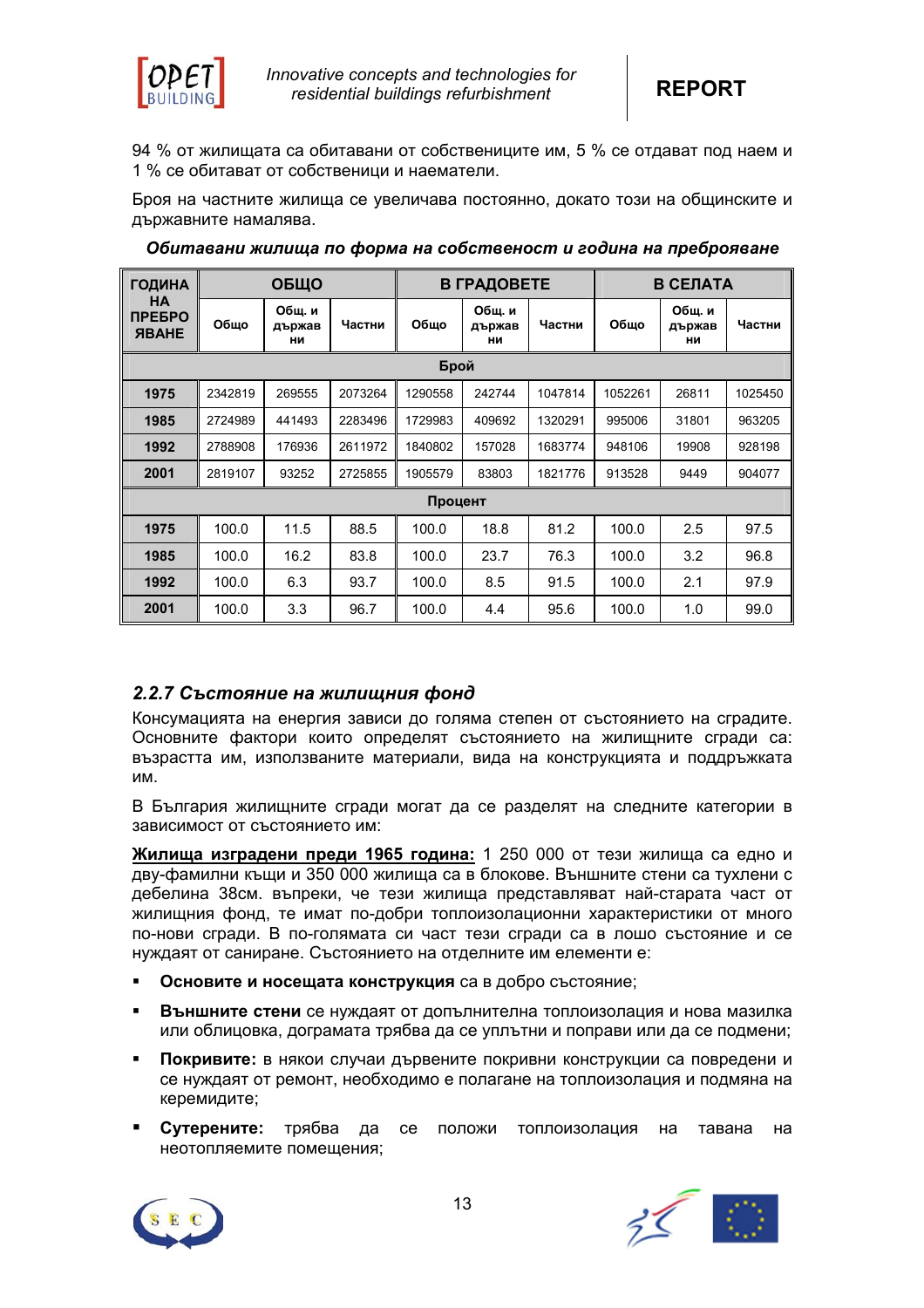

 **Инсталациите** в повечето случаи трябва да се подменят, тръбите за топла вода трябва да се изолират.

**Панелни жилищни сгради:** в България има 11 128 панелни жилищни блока със 787096 жилища. 6% или 47 225 от тези жилища са изградени преди повече от 33 години, 33% или 259742 от тях са изградени в периода 1971 и 1980 година, 53% или 417161 от тях са изградени в периода 1980 и 1990 година, 8% или 62967 от тях са изградени след 1990 година. Поради големия брой собственици на жилища в тези сгради тяхната поддръжка е много трудна.





Състоянието на елементите на панелните жилищни сгради е:

- **Конструкцията:** тя е в добро състояние, случаите на пукнатини в панелите или основите се дължат на лоша поддръжка а не на технологически дефекти;
- **Фасадите** са в ужасно състояние. Дървената дограма е износена и изметната, тя няма никакви топлоизолационни качества, а в някои случаи не може да осигури защита дори срещу кос дъжд. Външните стени са с много лоша топлоизолация, мазилката им е силно повредена. Повечето балкони са остъклени по най-причудлив начин.
- **Инсталациите** са в лошо състояние и трябва да се подменят;
- **Покривите** се нуждаят от подмяна на топло и хидроизолацииите, както и от подмяна на водосточните тръби;
- **Влагата:** поради лошото качество на изпълнение и липсата на поддръжка има много течове от покривите, от водопроводите и от отоплителните инсталации, тези течове водят до появята на влага и мухъл в помещенията и застрашават здравето на обитателите.

**Жилища изградени с в периода 1965- 1999 година с външни тухлени стени с дебелина 25 см.**: тази категория включва 153 200 еднофамилни къщи и 819 625 апартамента в жилищни блокове. Поради по-малкия брой на собственици на апартаменти в тези блокове, те са по-добре поддържани. Състоянието на техните елементи е:

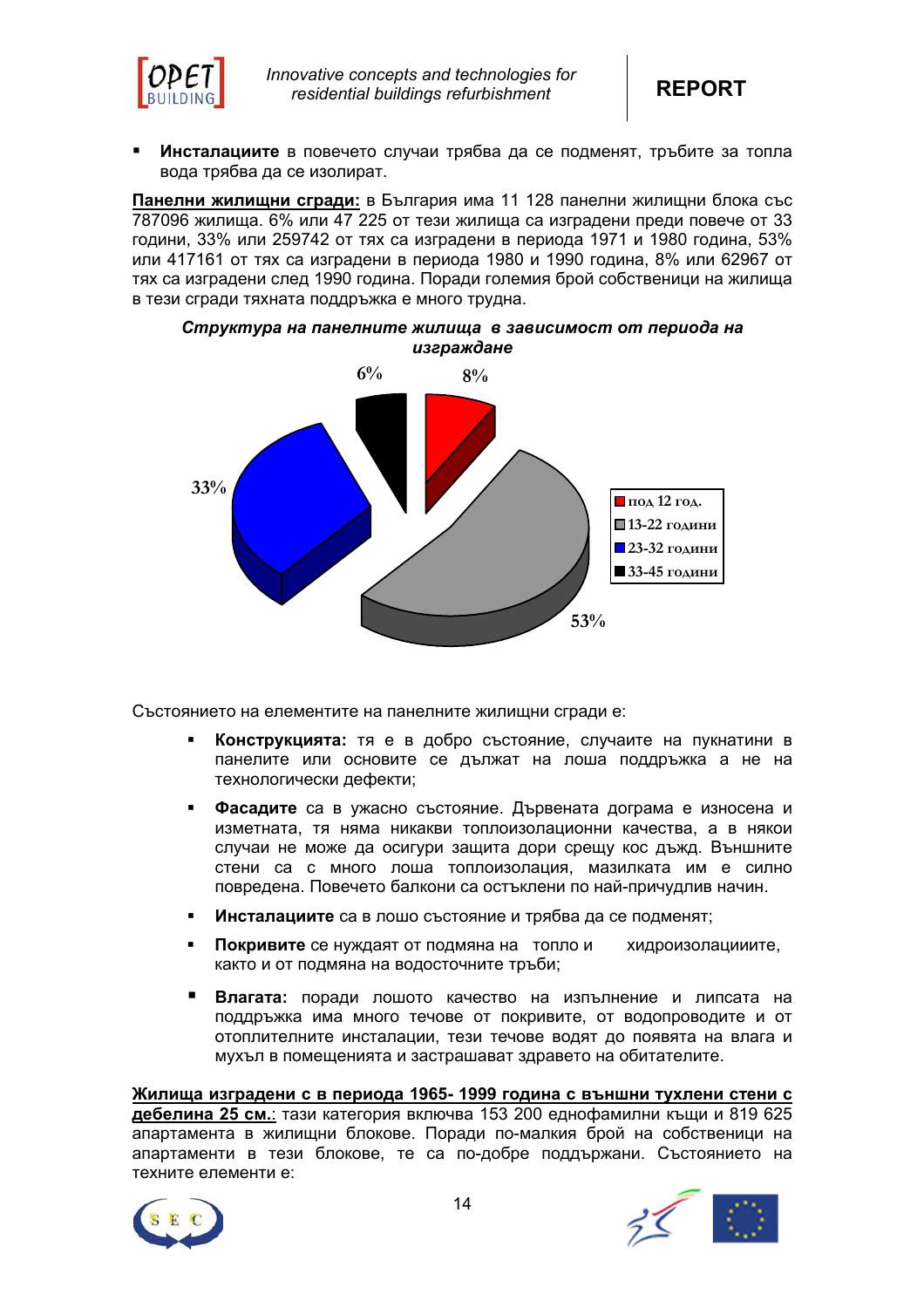

- **Основите и носещата конструкция** са в добро състояние;
- **Външните стени** се нуждаят от допълнителна топлоизолация и нова мазилка, дограмата на по-старите сгради – около 60%, трябва да се подмени, а на по-новите да се уплътни.
- **Покривите** се нуждаят от допълнителна топлоизолация и отстраняване на течове, ако има такива;
- **По таваните на неотопляемите сутерени** трябва да се положи топлоизолация;
- **Инсталациите** в по-старите сгради около 60%, трябва да се подменят, а в по-новите да се ремонтират, тръбите за топла вода трябва да се изолират.

**Жилищни сгради изградени след 1999 година:** тези сгради отговарят на новите изисквания за енергийна ефективност. Те са нови и не се нуждаят от саниране.

#### *2.2.8 Отопление на жилищните сгради*

В жилищните сгради се използват три вида отоплителни системи: централно парно отопление, местно парно отопление и индивидуално отпление.

**Централно парно отпление:** в края на 2001 година около 450 000 жилища, 16 % от жилищния фонд в страната, са включени към централно парно отпление. Найвисок е процента в София - 64%, Пловдив – 13 % и Бургас 12 %. За съжаление много хора са принудени да изключат радиаторите си, тъй като не могат да си позволят разходите за отопление с централно парно.

**Местно парно отопление:** само 70 000 жилища имат инсталация за местно парно. В повечето случаи използваните горива са: дърва, нафта и газ. Има и няколко инсталации които използват геотермална енергия за отопление и топла вода.

**Индивидуално отопление:** най-масовото отопление е с печки на дърва – над 40 % от домакинствата ги използват, следват електрическите уреди – 23 %, и въглищата 15 %.

| Енергиен<br><b>ИЗТОЧНИК</b> | Централно<br>парно | Местно<br>парно | Електричес<br><b>TBO</b> | Нафта  | Газ    | Въглиша | Дърва     |
|-----------------------------|--------------------|-----------------|--------------------------|--------|--------|---------|-----------|
| Брой<br>жилиша              | 456 774            | 78 345          | 640 047                  | 21 186 | 23 694 | 413 044 | 1 163 744 |
| Процент<br>жилища           | 16.3%              | 2.8%            | 22.9%                    | 0.8%   | 0.9%   | 14.8%   | 41.4%     |

*Енергийни източници използвани за отопление в жилищния сектор*

# *2.2.9 Консумация на енергия в жилищния сектор*

В Централна и Източна Европа консумацията на енергия за отоплителни цели в жилищни сгради е често 2-3 пъти по-висока от тази в подобни сгради в Западна Европа и е от порядъка на 250-400 kWh/m2 годишно, докато енергийната консумация в страни от Европейския Съюз е около 150-230 kWh/m<sup>2</sup> на година.



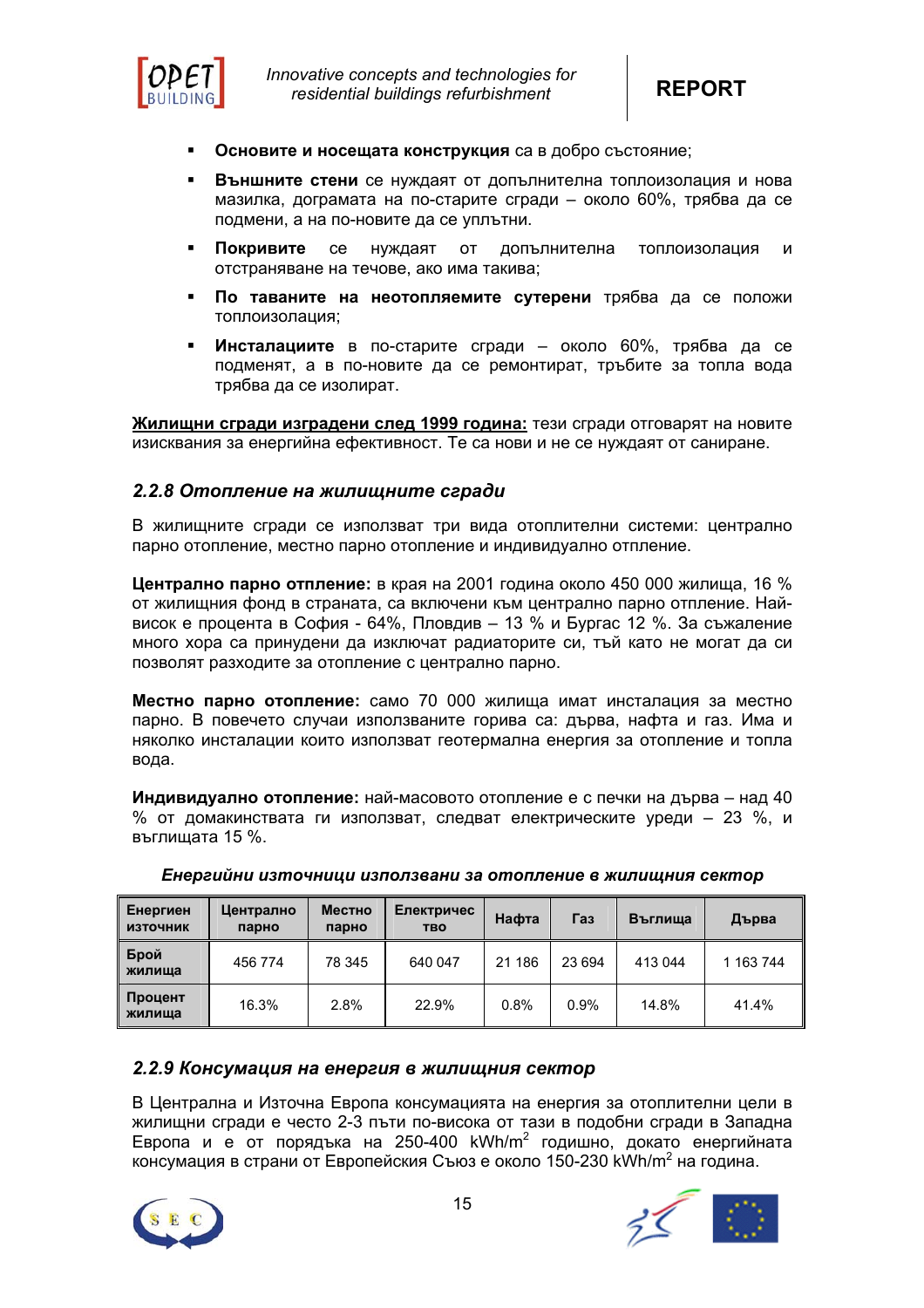

Консумацията на енергия в жилищния сектор в България е много висока поради ниската ефективност на отоплителните инсталации и недостатъчната топлоизолация на сградите.

Консумацията на енергия в панелните сгради е малко над 200 kWh/m²/год., чрез прилагане на мерки за повишаване на енергийната ефективност, тази консумация може да се намали с поне 50 %!

# **3. Мерки за повишаване на енергийната ефективност на жилищните сгради при тяхното саниране**

# *3.1 Изолация на външни стени*

Повечето жилищни сгради в България строени преди 2000 година се нуждаят от допълнителна топлинна изолация на стените и от ремонт на мазилката или облицовката на фасадите.

На пазара вече има много топлоизолационни материали (експандиран или екструдиран пенополистирол, минерални вати на плочи идр.).

Препоръчва се полагането на топлоизолацията да става от външната страна на фасадата. За панелните сгради се препоръчва вентилирана система която включва въздушен слой между топлоизолацията и външната мазилка или облицовка. При тази система се избягват напреженията от конструкцията.

# *3.2 Изолация на покриви*

**Скатни покриви:** допълнителна топлоизолация може да се положи над последната плоча. Това е сравнително лесна и евтина процедура. Топлоизолацията може да бъде дюшечета от стъклена или минерална вата, плоскости от пенополистирол или минерална вата.

Когато подпокривното пространство е отопляемо топлоизолацията се полага между столиците на покривната конструкция.

**Студени плоски покриви:** допълнителна топлоизолация може да се положи над последната плоча над отопляемите помещения. Това е сравнително лесна и евтина процедура. Топлоизолацията може да бъде дюшечета от стъклена или минерална вата, плоскости от пенополистирол или минерална вата, керамзит или перлит.

**Топли плоски покриви:** при тях е необходима цялостна подмяна на хидро и топлоизолациите. Топлоизолацията се нуждае от добра защита за да бъде ефективна и да се избегнат увреждания от влага или измръзване. Топлоизолацията може да бъде от пенополистирол или твърди плоскости от минерална вата.

# *3.3 Изолация на сутерени*

неотопляемите сутерени се нуждаят от топлоизолация. Тя може да се постави на тавана на сутерена. Подходящи материали са дюшечета или плоскости от минерална вата или пенополистирол.



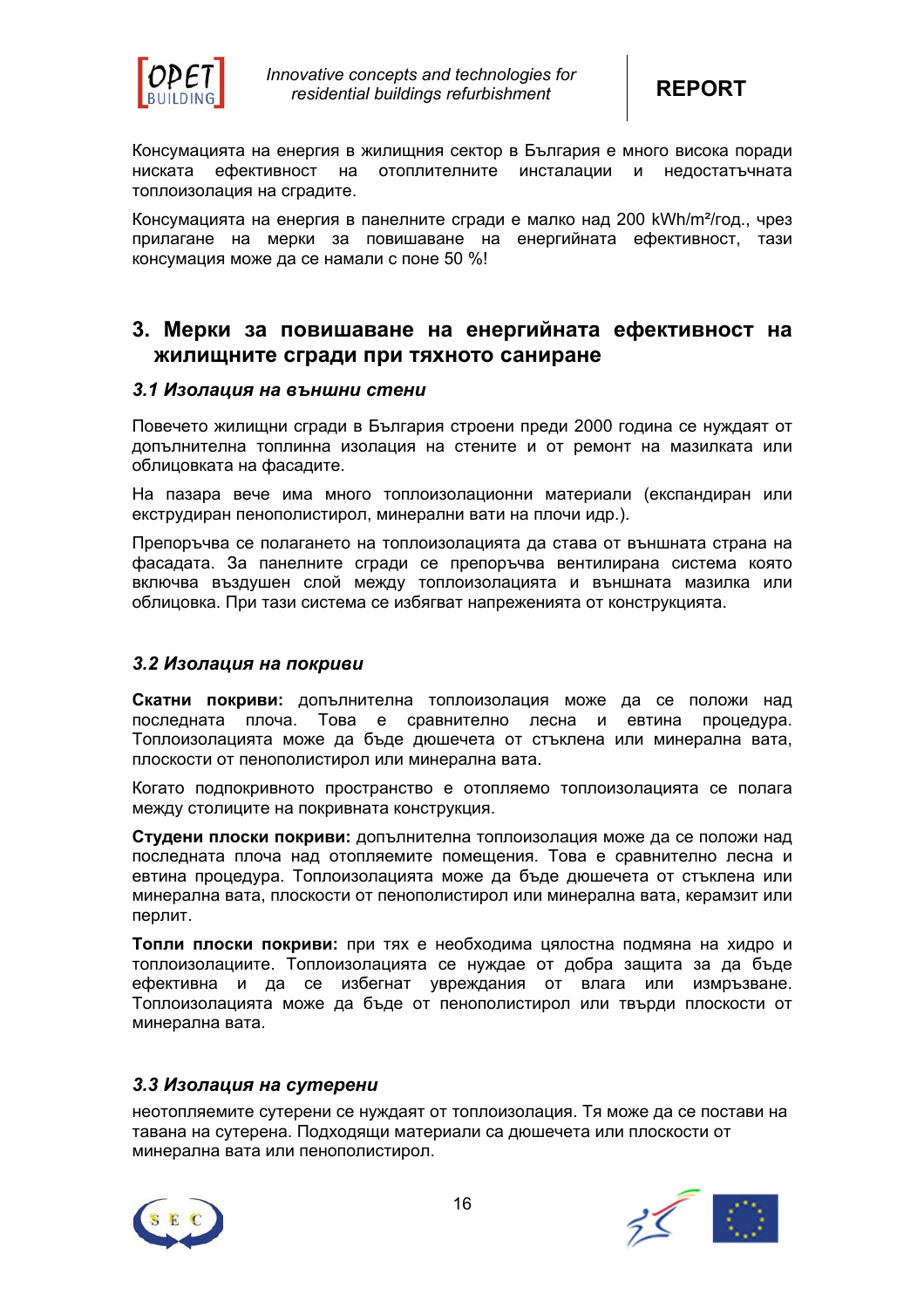

# *3.4 Как да определим най-икономичната дебелина на топлоизолацията*

Добрата топлоизолация не само може да подобри топлинния комфорт в сградата, но и енергийната ефективност на сградата, и съответно да бъдат намалени разходите за поддръжка. Установено е, че в България енергийно ефективно жилище с площ от 130м² може да спести повече от 1600 Български лева годишно (1 лев = 0,51129 Евро).

Под икономична дебелина на изолацията се разбира дебелината, която осигурява най-голямо спестяване на енергия при най-ниски инвестиционни разходи. Тази стойност зависи от климата и топлинните характеристики на материала, стойността на материала, разходите за полагане и цената на енергията, енергийни спестявания. Общата стойност на изолацията и полагането и не е линейна функция (както е показано на фигурата), защото разходите по полагането са постоянни на м² площ, а стойността на материала зависи от дебелината на изолацията. Следователно, първият сантиметър изолация е сравнително по-скъп от следващия сантиметър.

Енергийните загуби зависят от дебелината на изолационния материал и от климата. Те също не са линейна функция. Разликата в допълнителното спестяване ще бъде все по-малка за всеки допълнителен сантиметър изолация. Икономичната дебелина на изолацията е при най-ниската стойност на сумата от разходите за енергийни загуби и разходите за изолацията. При сегашните цени на енергията на световния пазар на енергия, икономичната плътност на изолация за нормална стена в Европа е 8-12 см.

# *3.5 Прозорци*

**Остъкляване на балконите:**Препоръчва се остъкляването на северните балкони, които по този начин играят ролята на буферни зони и спомагат за намаляването на топлинните загуби.

Остъкляването на южните балкони може да ги превърне в енергийни акумулатори през зимата. В тези случаи задължително трябва да се предвидят и слънцезащитни устройства. При саниране на еднофамилни къщи, ролята на слънцезащитни устройства могат да изпълнят широколистни дървета които през лятото засенчват сградата, а през зимата пропускат слънчевите лъчи.

**Подмяна или ремонт на дограмата:**Качествената дограма е от голямо значение за енергийната ефективност на една сграда. Но поради високата и цена, инвестицците вложени за подмяна на дограмата са с много дълъг период на възвращаемост. Когато дограмата е в сравнително добро състояние, се препоръчва тя да се ремонтира и уплътни. При взимане на решение за подмяната и, трябва да се вземе в пред вид и факта, че дограмата е един от елементите на сградата който подлежи на подмяна през известен период от време. Този период в страните от европейската общност е 25-30 години!

# **Каква дограма да изберем?**

**Остъкление:** Новите видове прозорци и балконски врати са двойно остъклени, но трябва да се има предвид, че остъклението с по-висока топлинна характеристика е по-добро от двойното остъкляване и в редица случаи:

- Значително намаляват топлинните загуби и сметките за гориво.
- По-топлите вътрешни повърхности намаляват студените теченя и подобряват комфорта.



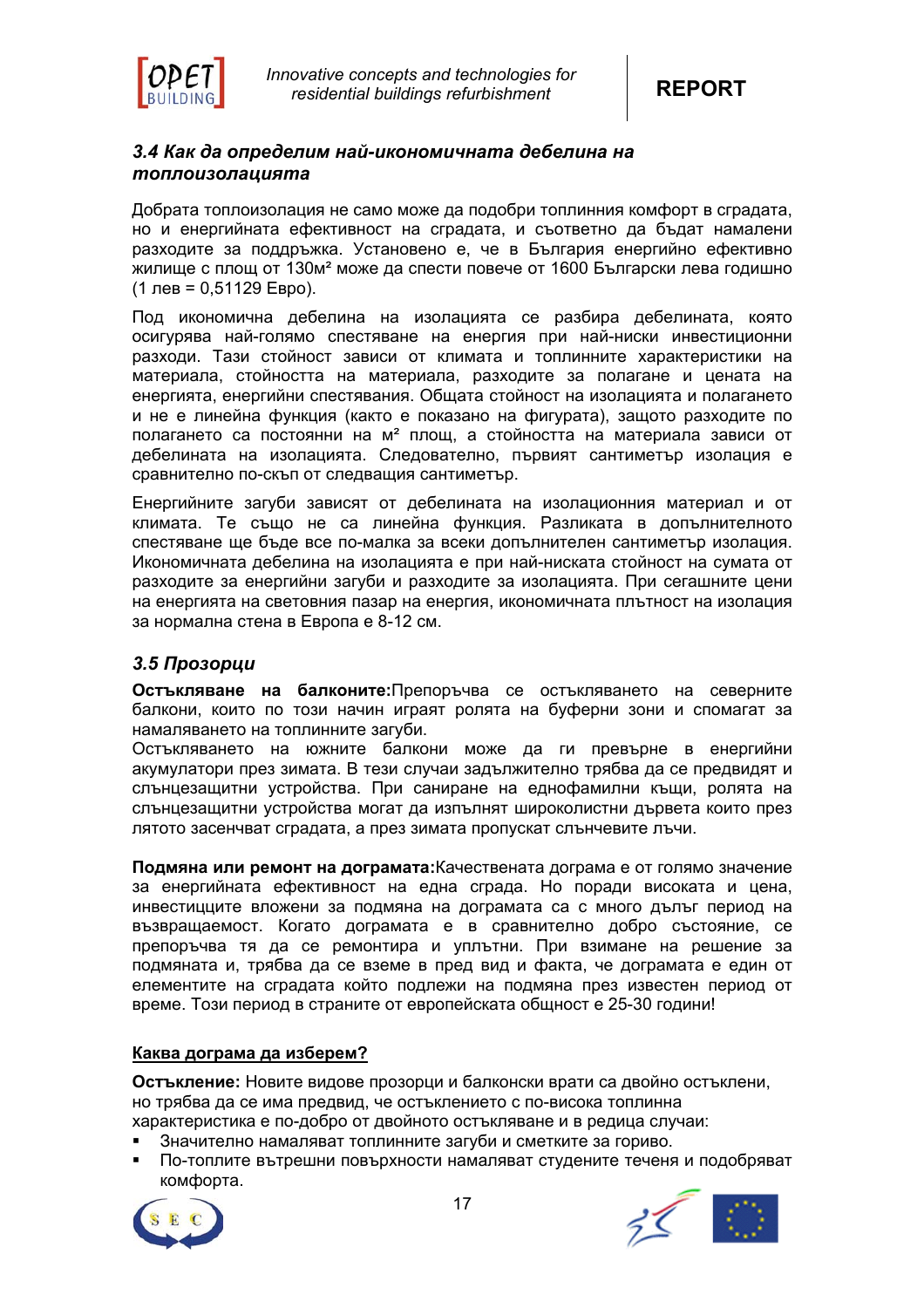

*Innovative concepts and technologies for residential buildings refurbishment* **REPORT**

- Този вид прозорци имат дори по-нисък риск от кондензация.
- В накои случаи може да се намали мощността на отоплителната система.

**Стъкло :**Съществува голям спектър от ламинирани стъкла с отлична топлинна характеристика.

**Ширина на стъклопакета:** Повишаването на ширината на стъклопакета ще намали топлопроводимостта. Оптималната ширина между стъклата е приблизително 16-20 мм.

**Газов пълнеж:** При стъклопакет запълнен с газ, въздухът между стъклата е продухан и заменен с инертен газ. Инертният газ има по-слаб коефициент на топлопреминаване от въздуха и така спомага да се потисне конвекцията вътре в стъклопакета, като така намалява загубите на топлина и възможностите за кондензация.

**Рамки и материали:** Изборът на дървени, ПВЦ или алуминиеви профили зависи от фактори като естетика и поддръжка. Всички са подходящи за използване със системи за двойно остъкляване. При избор на алуминиеви прозорци, трябва да се внимава да се избегнат проблемите с топлинния мост.

# *3.6 Повишаване ефективността на отоплителните инсталации и инсталациите за топла вода*

Около 16 % от жилищата в България са включени към ТЕЦ. Инсталациите са остарели и не-ефективни което води до големи загуби. Тяхната ефективност може да бъде повишена чрез:

- Изолиране на тръбите;
- Изплозване на нови високо ефективни котли;
- Внедряване на кондензационни и ниско температурни технологии за повишаване на ефективността;
- Използване на термостатни вентили на радиаторите;
- Използване на нови видове радиатори;
- Използване на измервателни уреди за потреблението на топлинна енергия и топла вода;
- Постигане на оптимална поддръжка на съоръженията.
- Монтиране на по-ефективни бойлери;
- Използване на слънчеви колектори.





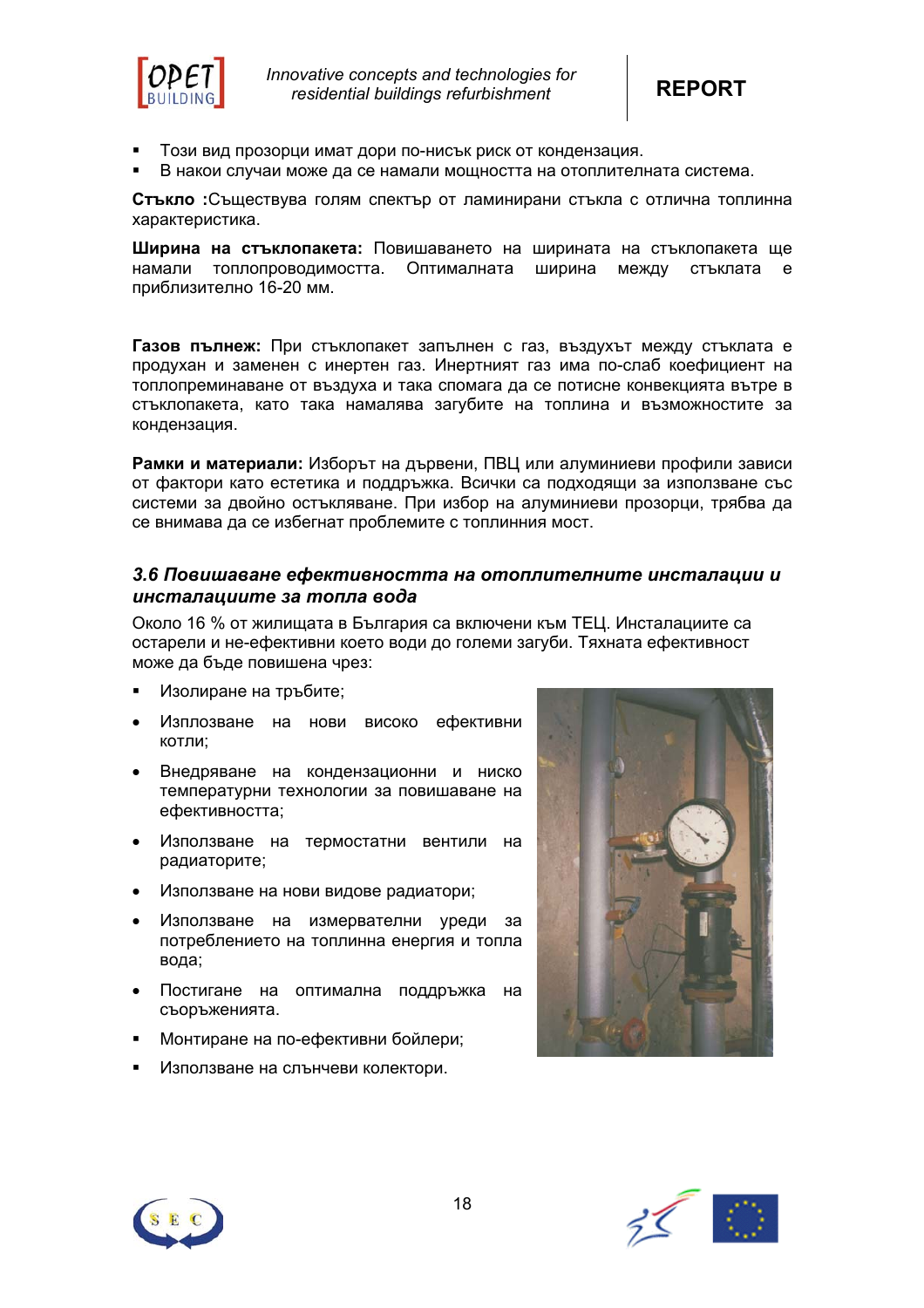

# *3.7 Внедряване на елементи на биоклиматичната и "пасивната слънчева архитектура"*

Елементите на биоклиматичната и пасивната слънчева архитектура могат значително да повишат енергийната ефективност на жилищата както и да подобрят топлинния комфорт в тях. Някои от тези елементи които могат да се внедрят при саниране на жилищни сгради са:

- Създаване на "слънчеви пространства" които действат като топлинни акумулатори чрез остъкляване на южните балкони;
- Подобряване ориентацията на прозорците чрез минимизиране на северните отвори и разширяване на южните;
- Монтиране на хоризонтални слънцезащитни устройства за избягване на прегряването през летните месеци;
- Засаждане на зелени защштни пояси срещу вятър;
- Подобряване на топлинния комфорт и на естетиката на фасадите чрез засаждане на пълзящи растения (асми) действащи като слънцезащитни устройства през лятото.

# **4. Предложения за законодателни инициативи за обновяването на жилищния сграден фонд**

Подписаното през 1995г. от Република България Споразумение за асоцииране към Европейския съюз и кандидатурата ни за пълноправно членство ни обвързва юридически за поетапно сближаване на националното ни законодателство с правото на Европейския съюз.

От няколко години и особено към панелния жилищен сграден фонд, се формулират стратегически цели и задачи. Подготвителните действия по актуализиране и създаване на нова нормативна уредба са започнали. Като цяло политическата атмосфера е благоприятна.

Изводите от анализа на характеристиките на жилищната система очертават потребността от прилагането на интегриран подход, атакуващ едновременно няколко проблема :

¾ **Правен** – режимът на етажната собственост и собствеността на земята в комплексите.

Липсата на право на собственост върху земята от собствениците на жилища в комплексите е сериозна пречка, възпрепятстваща предприемането на инициативи по обновяването на сградите.

На практика, с разпоредбите на § 27 от Закона за изменение и допълнение на Закона за собствеността (ДВ, бр.33 от 1996 г.) и на ПМС № 235 от 1996 г. е дадена възможност на българските граждани, придобили идеална част от право на строеж върху държавна и общинска земя заедно с правото на собственост върху обект в етажна собственост до 13 юли 1991 г., или техните наследници, да придобият идеална част от правото на собственост върху земята, върху която е застроена сградата, съответстваща на притежаваната идеална част от правото на строеж, по цени, определени от Министерския съвет. От тази възможност, обаче, са се възползвали нищожен брой обитатели в комплексите.



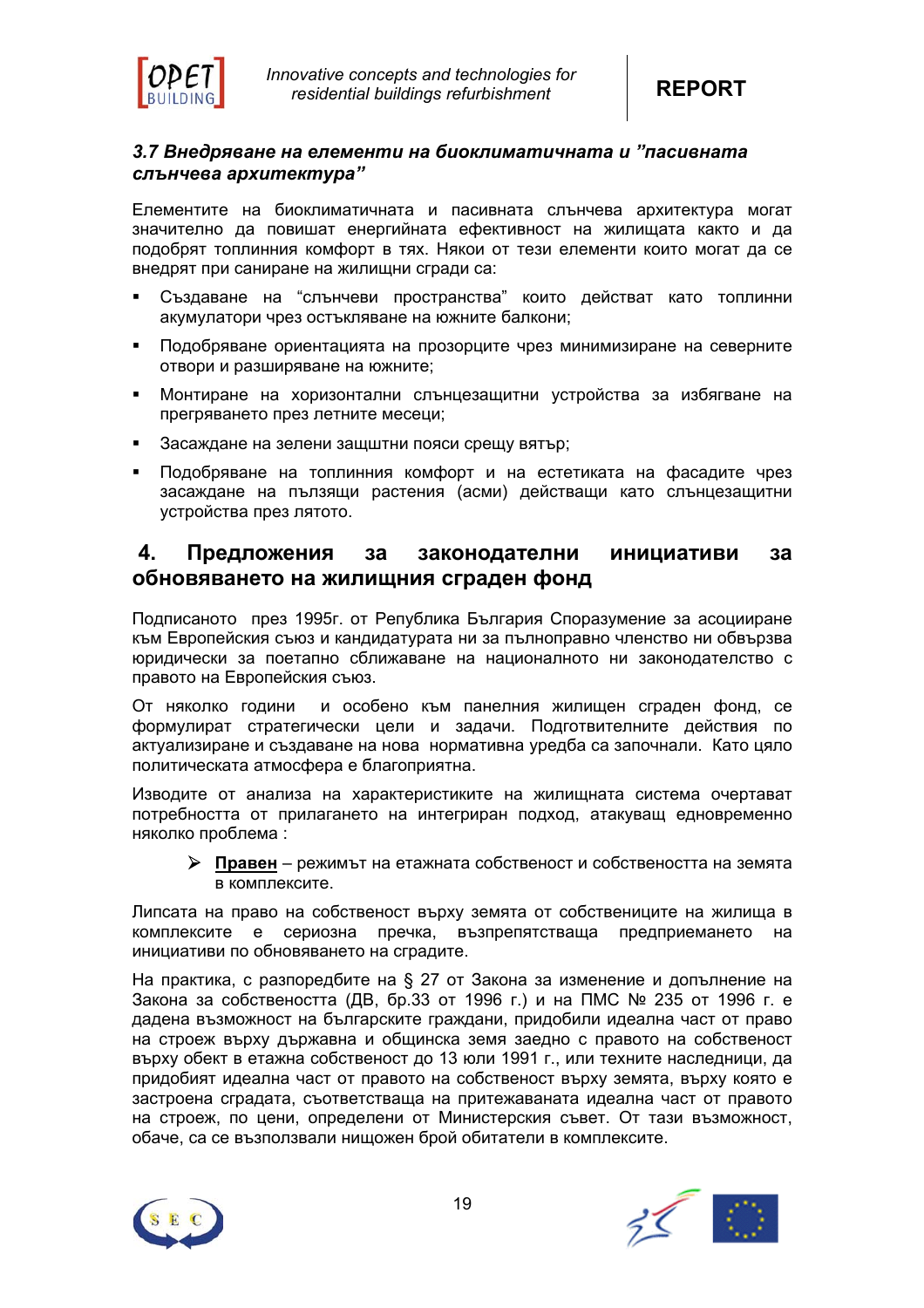

Логично и морално е да се предложи изменение в нормативната уредба, с което прехвърлянето на правото на собственост да се извърши безвъзмездно, като заедно с това се създадат организационни и финансови условия за практическо реализиране на възможностите за преструктуриране на съществуващите жилищни комплекси, установени в Закона за устройство на територията, чрез определяне на прилежащите терени към жилищните блокове и урегулирането им като поземлени имоти към тях.

От друга страна, като важно предварително условие за обновяването на жилищния сграден фонд в етажна собственост, е необходимостта от създаването на представителни организации на собствениците, регистрирани като юридически лица. Това могат да бъдат общите събрания на собствениците в сграда или отделна секция, или специални сдружения на собствениците, какъвто е опита в голяма част от европейските страни. Такива организации ще бъдат значително по-авторитетен партньор при преговори с банки, експлоатационни предприятия или строителни дружества.

- Икономически и финансов– платежоспособността на собствениците и ценовите реакции на пазара след обновяването.
- Устройствен ново устройствено решение на комплексите, интегриране в градските среди ;
- Мотивационен желанието, готовността и задълженията на собствениците да инвестират в обновяването на своето жилище.

Предлаганите действия по обновяване на сградния фонд, които пряко засягат гражданите в качеството им на собственици на жилища и данъкоплатци, трябва да бъдат, в достатъчна степен, приемливи за тях. Това налага необходимостта от провеждане на информационна и образователна кампания сред населението, с която гражданите да бъдат убедени в ползите от обновяването и да бъдат стимулирани да участват в него.

От друга страна, следва нормативно да се регламентират някои изисквания към сградите и собствениците, за да се определят ясно и категорично задълженията на собствениците да поддържат своята собственост.

# ¾ **Технически**

Съществува необходимост от хармонизиране на техническите правила и нормативи със законодателството на Европейския съюз и основно с Директива № 2002/91/ЕС от 16 декември 2002 г. на Европейския парламент и на Съвета на Европейския съюз за енергийните характеристика на сградите, по отношение на градоустройствените, конструктивните и инсталационните параметри. Следва да се уточнят главните етапи на обновяването: обследване на градоустройствените решения, техническо обследване на сградата, изготвяне на паспорт преди обновяването, енергиен одит, изготвяне на сертификат за енергийните характеристики на сградата, определяне на необходимите и препоръчителни операции по обновяването и тяхното остойностяване, анкета сред обитателите, изпълнение, изготвяне на паспорт след обновяването.

Предложенията за законодателни инициативи произтичат от намеренията в предвидените в проекта на Национална жилищна стратегия програми, както и от посочените по-горе акценти. По-важните от тях са:

¾ **Продължаване работата по проекта на Закон за жилищноспестовните каси.** 

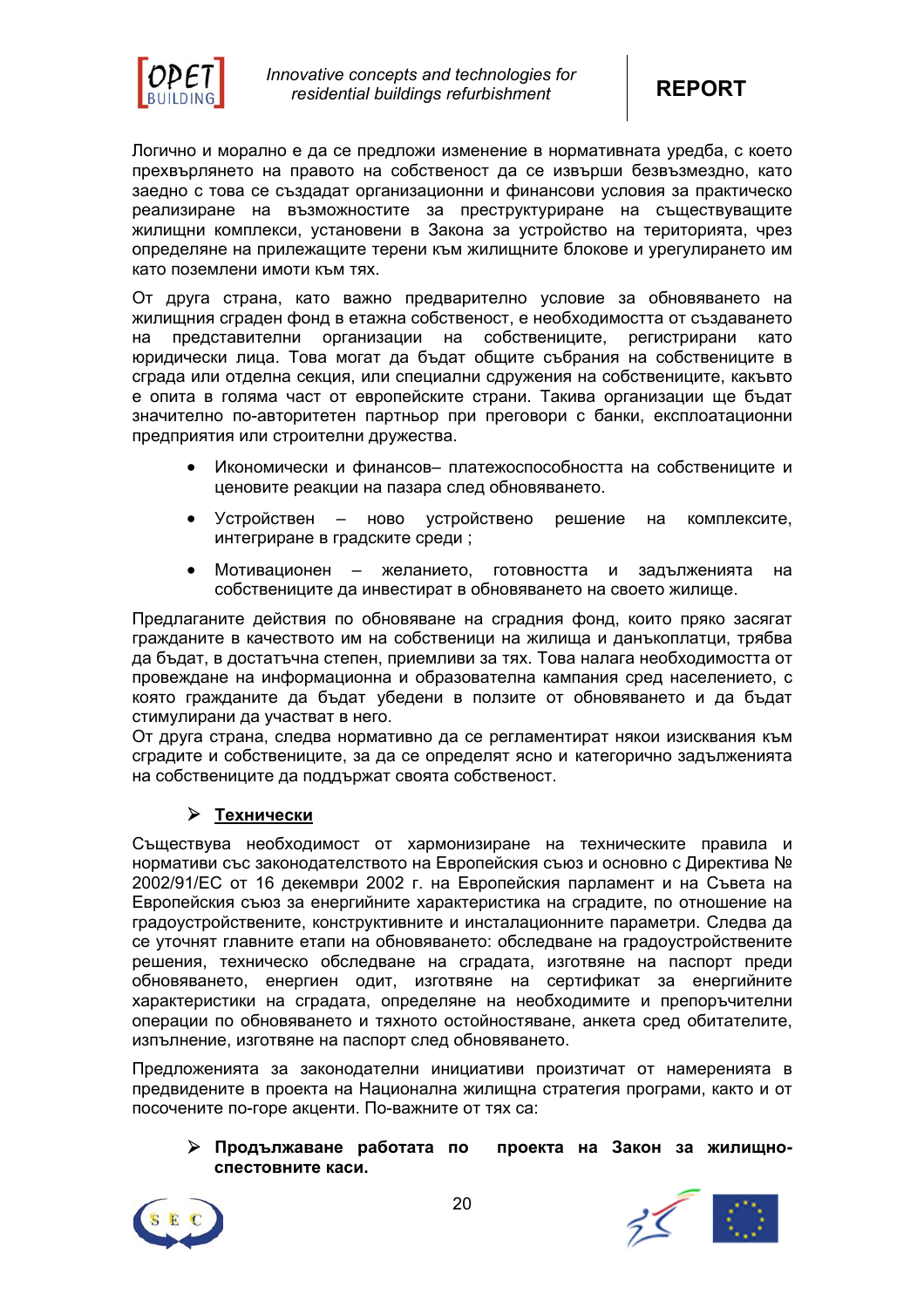

Със законопроекта за жилищно-спестовните каси се урежда създаването и функционирането на нова финансово-кредитна институция, чрез която да се стимулират жилищно-стопанските инвестиции чрез целеви спестявания, кредитиране и държавно подпомагане. Очаква се, от една страна, да се подпомогне решаването на важни социални проблеми, и от друга – да се запълни една ниша в банковата сфера, която поради общите условия на банките, липса на ипотечен пазар, рисковия фактор и за двете страни, не е добре развита.

Предлаганата жилищно-спестовна система е широко разпространена в Германия и Австрия, а от няколко години е въведена или се прави подготовка за въвеждането й в Словакия, Чехия, Унгария, Полша, Румъния, Литва, Русия, Китай, Казахстан. При подготовката на проекта се ползва опита, в тази област, на законодателството на Германия, Чехия, Словакия и Румъния.

Начинът на функциониране на жилищно-спестовната система се изразява в следното: Спестителят сключва договор с жилищно-спестовна каса, чрез който, след достигане на договорената спестовна сума, има основание за предоставяне, от спестяванията, на заем за жилищно-стопански цели. Този кредит е равен на спестените средства плюс лихвите по тях, ведно с размера на държавната премия.

В проектозакона се предлага разликата между лихвения процент по кредита и лихвения процент по влога да не надхвърля 5 на сто и да бъде постоянна по време на целия процес на спестяване и изплащане на заема.

Важен елемент на системата на жилищно спестяване е подпомагането от държавата на вложителите-физически лица, чрез държавни жилищни премии, които се разчитат по Закона за държавния бюджет.

Полученият изгоден заем може да се използва за:

- изграждане, придобиване, поддържане и обновяване на жилищни сгради и на жилища – самостоятелни или в съсобственост;
- закупуване на урегулиран поземлен имот за строителство или на право на строеж, право на пристрояване и право на надстрояване.

# ¾ **Подготовка на проект на Закон за насърчаване строителството и обновяването на жилищния фонд.**

Предвижда се в законопроекта да намерят място разпоредби, които да регламентират:

- разпределението на задълженията между отделните участници в жилищната система.
- въвеждане на система на жилищно субсидиране.
- създаването на жилищни асоциации, които постепенно да поемат част от ангажиментите на общините по изграждането и управлението на обществени социални наемни жилища.
- учредяването, като юридически лица, на сдружения на собствениците и на собствениците и наемателите на жилища в сгради в режим на етажна собственост или на определена територия;

¾ **Промени в Закона за банките, свързани с регламентиране спецификата при функционирането на жилищно-спестовните каси като специализирани кредитни институции;**



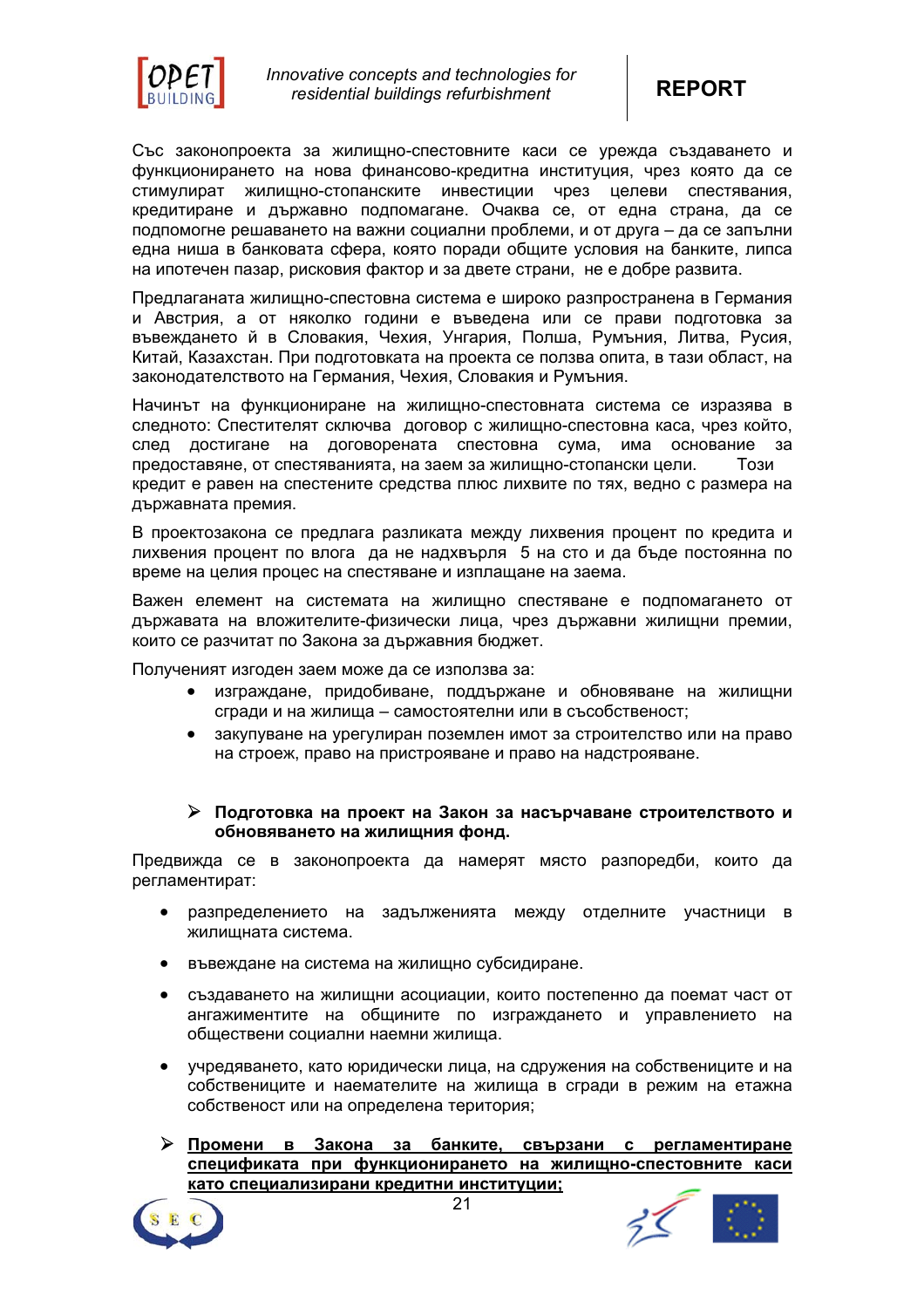

# ¾ **Промени в Закона за собствеността, във връзка с:**

- подобряване на системата за управление и поддържане на сгради в режим на етажна собственост;
- определяне статут на юридически лица на общите събрания на етажната собственост;
- безвъзмездното или възмездното прехвърляне на правото на собственост върху земята на лица, получили право на строеж за сгради в режим на етажна собственост.

# ¾ **Промени в Закона за устройство на територията:**

- облекчаване на реда за извършване на дейности по пристрояване, надстрояване и подобрения в сгради в режим на етажна собственост;
- въвеждане на задължителни разпоредби за поддържане на жилищните сгради и жилищната среда, включително по въвеждането на задължителна паспортизация и сертификация на сградите;
- изработване на специални правила за преструктуриране на жилищните комплекси, включително по отношение структурата на собствеността.

Приоритет за периода 2004 - 2005г. е въвеждането на хармонизирана с европейската техническа нормативна уредба, свързана с изисквания към строежите по отношение на надеждност, пожарна безопасност , хигиена, здраве и околна среда, безопасна експлоатация, защита от шум и топлосъхранение, включително определяне на национални параметри и изработване на карти за въздействие от сняг, вятър, температура и земетръс. Този процес не може да се осъществи без въвеждането на **Хармонизирани европейски технически спецификации ( стандарти и технически одобрения)** от приложното поле на Директива 89/106/ЕЕС и изработване на национални приложения към европейските норми за проектиране на видовете строителни конструкции.

# ¾ **Промени в данъчните закони:**

- в Закона за местните данъци и такси и в Закона за облагане доходите на физическите лица – въвеждане на система на данъчни облекчения при извършването на необходими присъщи ремонти и обновяване на жилищните сгради.
- в Закона за корпоративното подоходно облагане въвеждане на система на данъчни облекчения за фирмите, извършващи строителство, управление, ремонт и поддържане на социални жилища.
- ¾ **Разработване на Наредба за енергоефективни сгради, с която да се въведат европейските стандарти за проектиране и енергопотребление.**
- ¾ **Разработване на Методика за определяне на енергийните коефициенти на отоплителните и вентилационните системи в сградите.**
- ¾ **Разработване на Наредба за експлоатация и поддръжка на сградите и паспортизация, включваща ,,Процедури за извършване на енергиен одит на съществуваща сграда".**



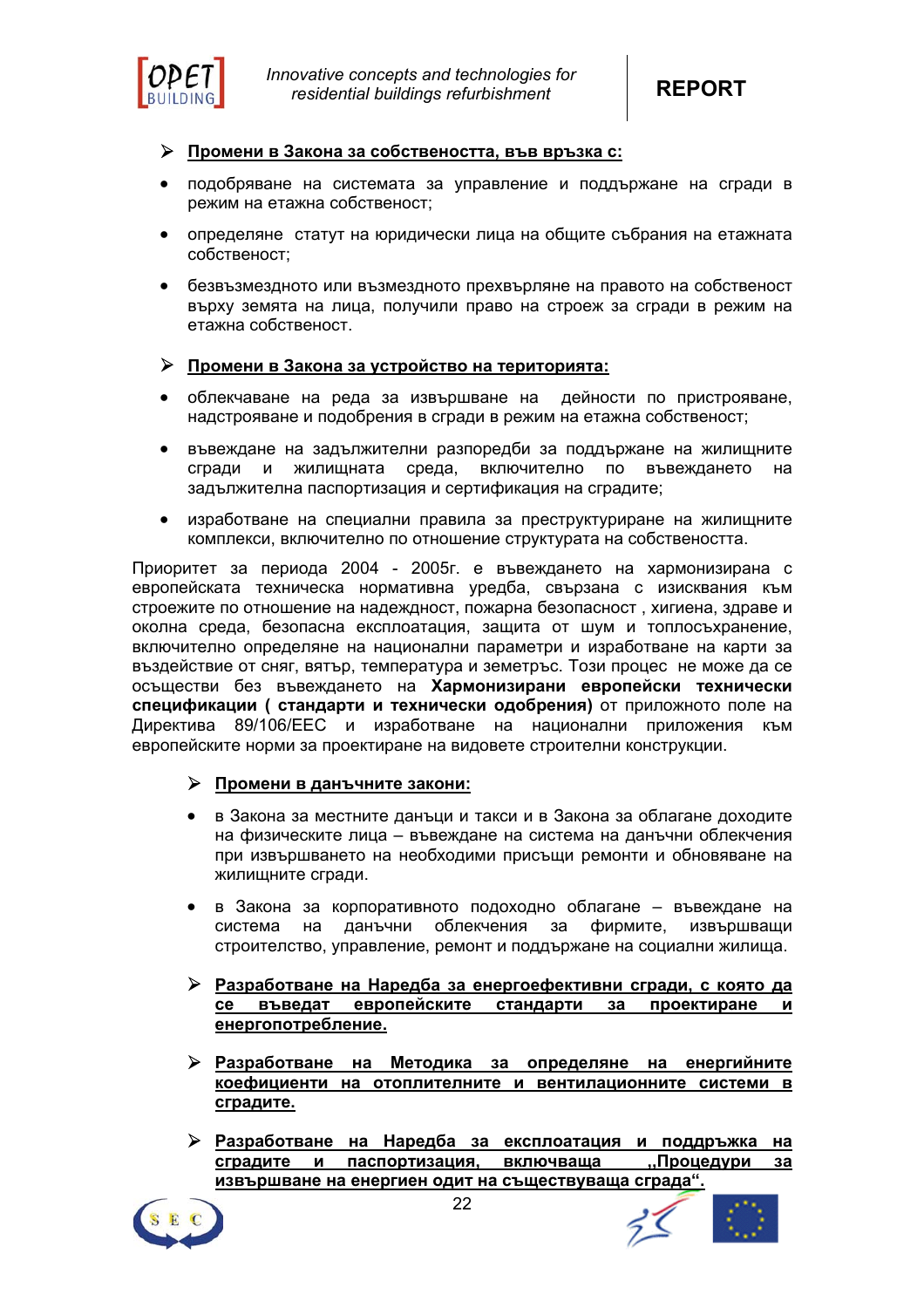

Наред с предлагането на законодателни промени, следва да се подкрепя и координира от държавните органи и общинските власти разработването и осъществяването на пилотни и експериментални проекти, научни изследвания и демонстрационни програми.

# **5. Начини на финансиране на обновяването на жилищния сграден фонд**

Като правило и по закон финансирането на ремонта и поддържането на общите части на сградите в режим на етажна собственост е задължение на самите собственици и се извършва съобразно Закона за собствеността и Правилника за управлението, реда и надзора в етажната собственост.

В констативната част на доклада вече бяха посочени основните трудности за осъществяването на този процес – твърде високия дял на частните собственици, ниската платежоспособност на обитателите, липсата на представителна организация на собствениците.

Практиката за събирането на месечни вноски от собствениците на жилища и на други самостоятелни обекти, пропорционални на идеалните части на жилищата от общите части на сградата, които формират фонд за финансиране на ремонтите и поддръжката на сградата, по изложените причини, е изоставена.

При липсата на свободни собствени средства, една от възможностите е търсенето на изгодни кредити.

Един добър вариант се очертава кредитирането, след предварително спестяване и достигане на договорена сума, от каса, създадена по Закона за жилищноспестовните каси. Собствениците ще могат да кандидатстват за заем от касата като физически лица или като юридически лица, след създаване на сдружения (съюзи), каквито вече са регламентирани в Закона за енергетиката като ,,асоциации".

В проекта на Закон за жилищно-спестовните каси изрично е посочено, че такива юридически лица също имат право на държавна жилищна премия, като годишното ограничение в размер на 1000 лв. се отнася поотделно за всеки съсобственик.

С приемането на Закона за жилищно-спестовните каси и на Закона за енергийната ефективност държавата ще даде начална индикация, че не се дезангажира от решаването на жилищните проблеми на гражданите, независимо от формата на собственост на жилищата.

В законопроекта за енергийната ефективност е предложено, за финансиране дейностите по повишаване на енергийната ефективност, да се създаде фонд ,,Енергийна ефективност".

Приходите по фонда ще се набират от дарения от международни финансови институции, международни фондове, български и чуждестранни физически и юридически лица; заеми или други финансови инструменти с кредитен характер от международни организации и банки и др. и ще се разходват за възмездно финансиране на проекти за развитие на енергийната ефективност и гаранционна дейност по кредити от финансово- кредитни институции, отпуснати по проекти за енергийна ефективност.

В проекта изрично е записано, че потребителите на електрическа енергия, топлинна енергия и природен газ в сгради – етажна собственост, могат да



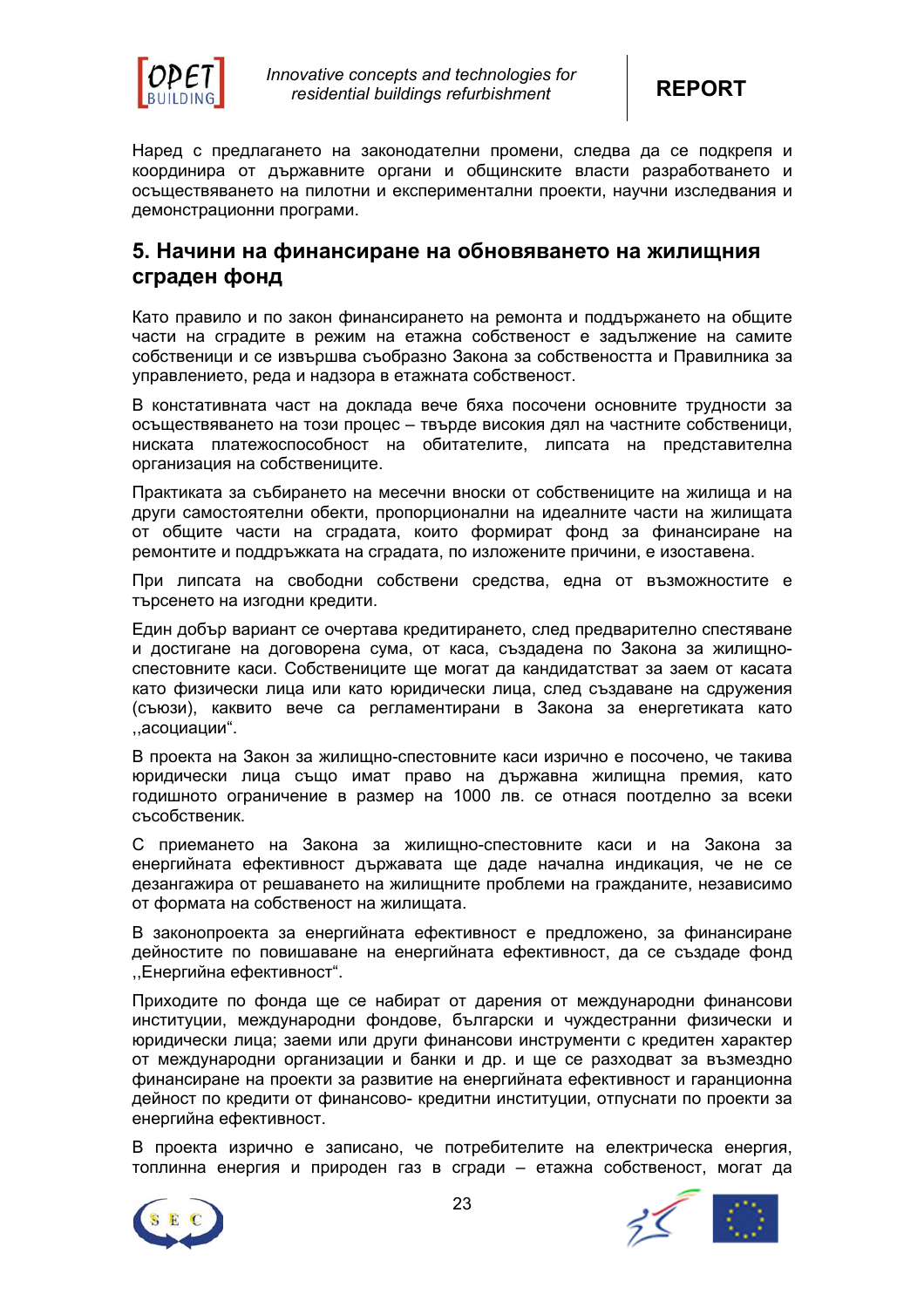

кандидатстват за финансиране на проекти за повишаване на енергийната ефективност, ако учредят юридическо лице – асоциация.

Напоследък редица жилищни асоциации от страни, членки на Европейския съюз, проявяват интерес към реализиране на съвместни проекти за обновяване на многоетажни жилищни сгради. За целта се предлага създаването на Дружества за развитие, с участието на чуждестранната асоциация, българска жилищна асоциация и съответната община.

Дружеството осигурява финансирането на проекта, чрез преференциални кредити и субсидии от Европейския съюз за енергоефективна реконструкция, и реализира реконструкцията на сградата.

Енергоефективната реконструкция на сградата намалява разходите за отопление, като икономиите се използват за разсрочено изплащане на подобренията. В този случай собствениците ще трябва да заплащат енергийните разходи, установени за базисната година до изплащане на инвестициите в енергоефективната реконструкция.

Условие, за да се пристъпи към проекта е създаването на Сдружение на собствениците от сградата, която ще се обновява и съгласието на всички собственици.

Аналогичен подход е възможно да бъде възприет и от български строителни фирми или предприятия за енергийни услуги.

Вариант за осъществяване на проект за обновяване на многоетажна жилищна сграда в комплексите е с участието на строителна фирма и общината. При този вариант съществува възможност реконструкцията на жилищната сграда да се обедини с реконструкция на междублоковото пространство.

За целта общината учредява право на строеж на строителна фирма за изграждане на гаражи, търговски площи и др. обекти, срещу което получава част от разгънатата застроена площ на обекта. Сумата, получена за тази част от обекта, директно може да бъде предоставена за подпомагане на собствениците на прилежащата сграда за извършване на обновяването й.

Друга схема за финансиране е по формулата ,,собственост срещу ремонт". След като се установи правото на собственост върху земята под жилищните блокове в комплексите, собствениците на жилища в тях ще могат, след регистрацията на сдружения (съюзи), и където е нормативно и технологически възможно, да предоставят право на надстрояване/пристрояване на строителни фирми, които ще поемат задължението, за сметка на придобитата собственост върху новопостроените площи, да извършат обновяване на сградата.

Може да се очаква, че след започване на дейността на новите жилищноспестовни каси и, при наличието и сега на постоянна конкуренция между самите тях, търговските банки ще бъдат принудени да намаляват лихвените проценти и да предлагат все по изгодни условия, при което и заемите от търговските банки ще стават по-привлекателни.

По-добри стимули за гражданите да пристъпват към обновяване на техните жилища и сгради ще се създадат и с изпълнението на инициативите, предвидени в Програмата за обновяване на жилищния фонд към проекта на Национална жилищна стратегия, за въвеждане на система на държавно субсидиране и данъчни преференции.



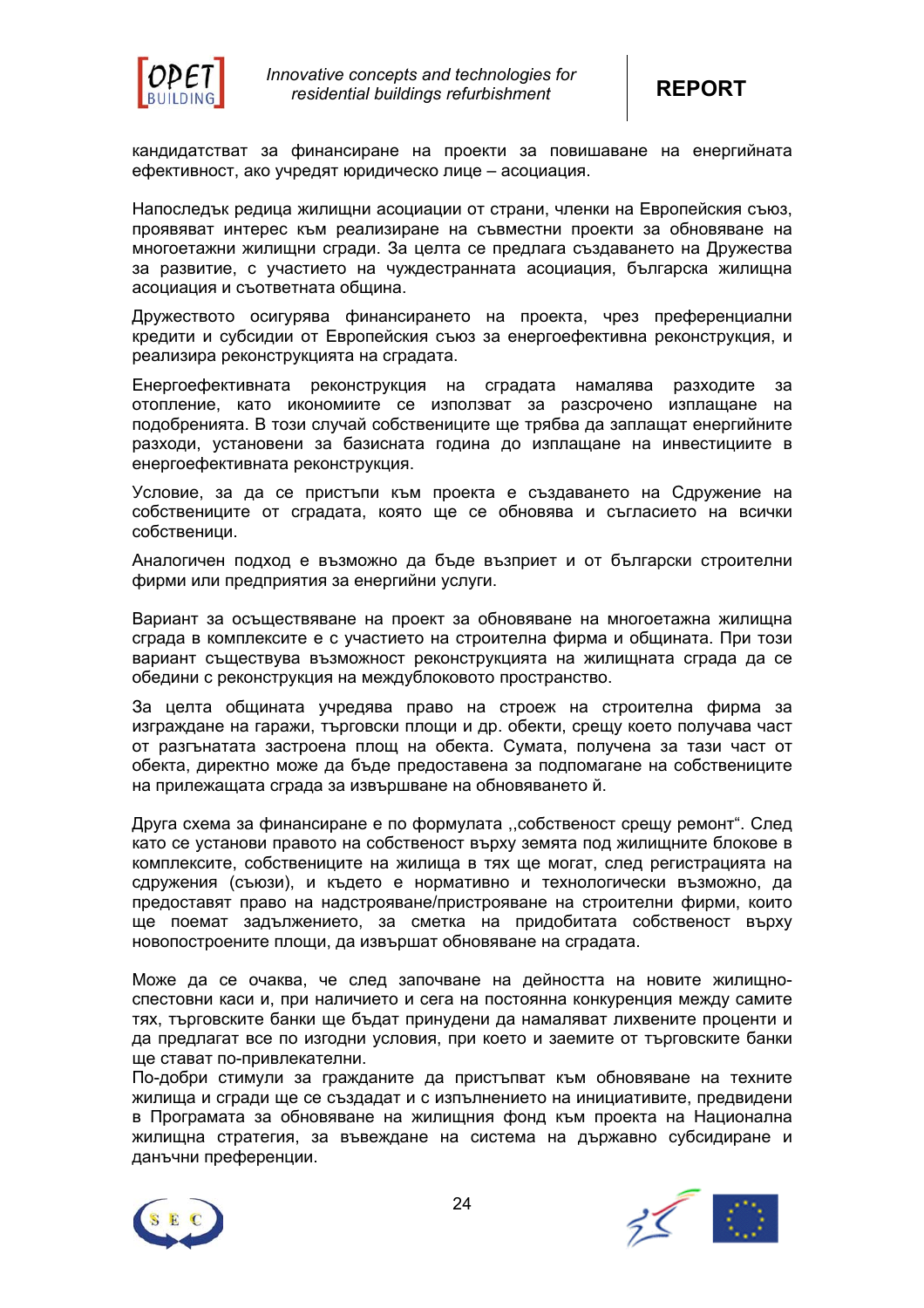

Сериозен потенциал, макар дори за осъществяване на единични пилотни и експериментални проекти на сграда или на група от сгради, съществува чрез кандидатстване за финансиране от различните програми на Европейския съюз. За съжаление досега са реализирани само три такива проекта – в Радомир, Пловдив и Враца. Тази възможност сериозно се подценява досега от всички институции.



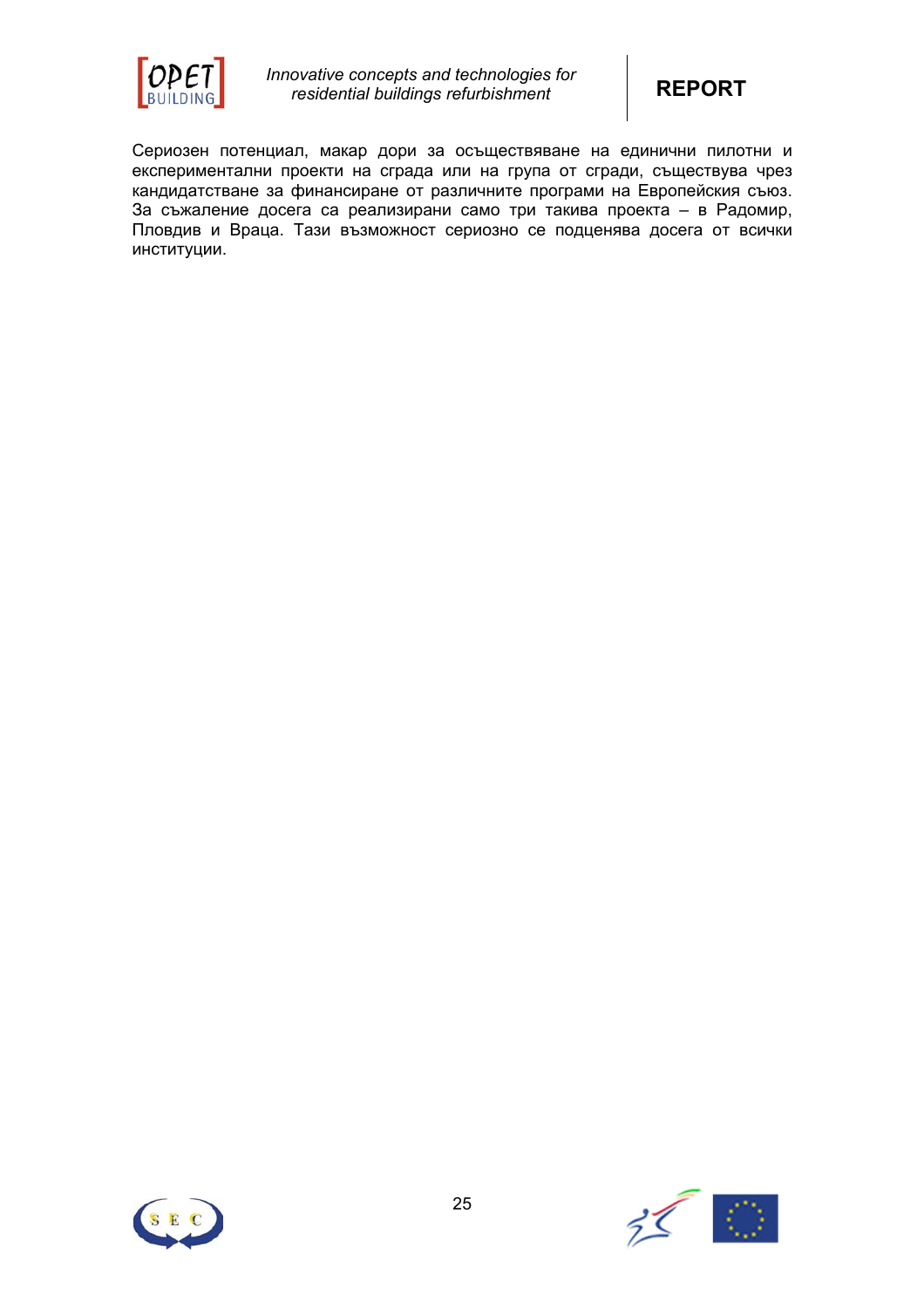

# **6. Примери от България**

**Демонстрационният проект по програмата ФАР "Енергийна ефективност в многофамилни жилищни сгради с индивидуално отопление"** е завършен през 1999 г. Договаряща страна и супервайзер на проекта беше Комитетът по енергетика. Проекгтът е изпълнен от гръцката консуталнтска фирма EXERGIA S.A. в консорциум с ЕНЕРГОПРОЕКТ, България и ICEU, Германия.

За демонстрационни обекти бяха избрани шест панелни блока разположени в началото на гр. Радомир. Те са изградени през 1980г. и са типичен пример за жилищните комплекси в българските градове.

Основна част от демонстрационните работи се извърши в три от шестте блока. Подобренията на в трите блока са :

| <b>ПОДОБРЕНИЕ</b>                              | БЛОК 1 | БЛОК 2 | БЛОКЗ |  |  |  |  |  |
|------------------------------------------------|--------|--------|-------|--|--|--|--|--|
| 1. Външна обвивка на сградите                  |        |        |       |  |  |  |  |  |
| Топлинна изолация на външните стени            | X      | X      | X     |  |  |  |  |  |
| Остъкляване на северни балнони                 |        | X      |       |  |  |  |  |  |
| Топлоизолация и хидроизолация на покрив        | X      | X      | X     |  |  |  |  |  |
| Топлоизолация на тавани на мазета              | X      | X      | X.    |  |  |  |  |  |
| Подмяна на дървена дограма с алуминиева        |        | X      |       |  |  |  |  |  |
| Ремонт на съществуваща дървена дограма         | X      |        | X     |  |  |  |  |  |
| Подмяна на дограмата на входовете              | X      | X      | X     |  |  |  |  |  |
| Уплътнение на фуги                             | X      | X      |       |  |  |  |  |  |
| 2. Отоплителна система и система за топла вода |        |        |       |  |  |  |  |  |
| Инсталация на локално парно                    | X      | X      |       |  |  |  |  |  |
| Инсталация на акумулиращи печки                |        |        | X     |  |  |  |  |  |
| Монтаж на бойлери за топла вода                | X      | X      | X     |  |  |  |  |  |

**Топлоизолацията на външните стени се извърши в следната последователност:** 

- Залепване на изолационни плоскости от екструдиран пено-полистирол (FIBRAN) и прикрепването им с пластмасови дюбели към съществуващата бетонова стена през съществуващата мазилка (съществуващата мазилка е ремонтирана). Плоскостите са с дебелини 6, 4 и 3см.
- Нанасяне на тънък слой мазилка и поставяне на армирана мрежа от стъклени влакна
- Нанасяне на външен пласт мазилка
- Боядисване

#### **Топлоизолацията на покрива се извърши по следния начин:**

- Полагане на тънък слой "ТЕРАКОЛ" върху съществуващият пласт керамзит
- Полагане на 5см. Керамзит

Хидроизолационна мембрана беше положена върху нова изравнителна циментова замазка и защитена с минерално покритие.



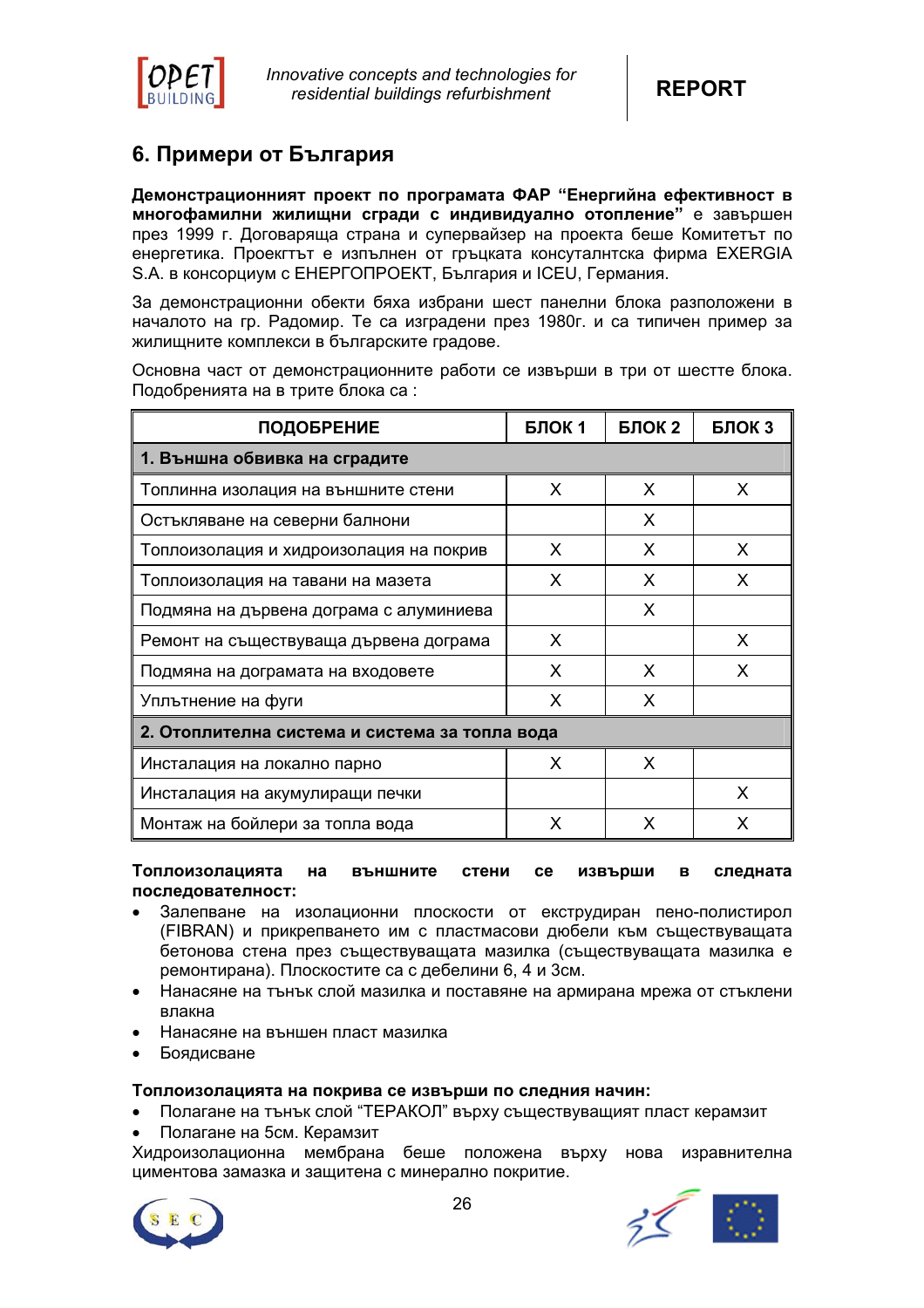

На таваните на мазетата се монтираха 4см. плочи от екструдиран пенополистирол прикрепени с пластмасови дюбели. За защита на топлоизолацията се нанесе гипсова шпахловка.

#### **Топлоизолацията на външните стени се извърши в следната последователност:**

- Залепване на изолационни плоскости от екструдиран пено-полистирол (FIBRAN) и прикрепването им с пластмасови дюбели към съществуващата бетонова стена през съществуващата мазилка (съществуващата мазилка е ремонтирана). Плоскостите са с дебелини 6, 4 и 3см.
- Нанасяне на тънък слой мазилка и поставяне на армирана мрежа от стъклени влакна
- Нанасяне на външен пласт мазилка
- Боядисване

#### **Топлоизолацията на покрива се извърши по следния начин:**

- Полагане на тънък слой "ТЕРАКОЛ" върху съществуващият пласт керамзит
- Полагане на 5см. Керамзит

Хидроизолационна мембрана беше положена върху нова изравнителна циментова замазка и защитена с минерално покритие.

На таваните на мазетата се монтираха 4см. плочи от екструдиран пенополистирол прикрепени с пластмасови дюбели. За защита на топлоизолацията се нанесе гипсова шпахловка.



*Изглед от неремонтирани и ремонтирани блокове*

Енергийни измервания бяха направени в две фази. Първата фаза бе през 1996г. преди изпълнението на демонстрационните работи. Втората фаза бе по време на отоплителния сезон 1997/1998г. след изпълнението на демонстрационните работи.

Енергийните одити направени в демонстрационните сгради преди изпълнението на демонстрационните работи показаха, че в почти всички апартаменти нивото на топлинен комфорт е много ниско. На практика в повечето апартаменти се отопляваше само една стая. Средната температура на отопляваните стаи през деня бе около 17 -19°С, а температурата на неотопляваните едва 5°С.



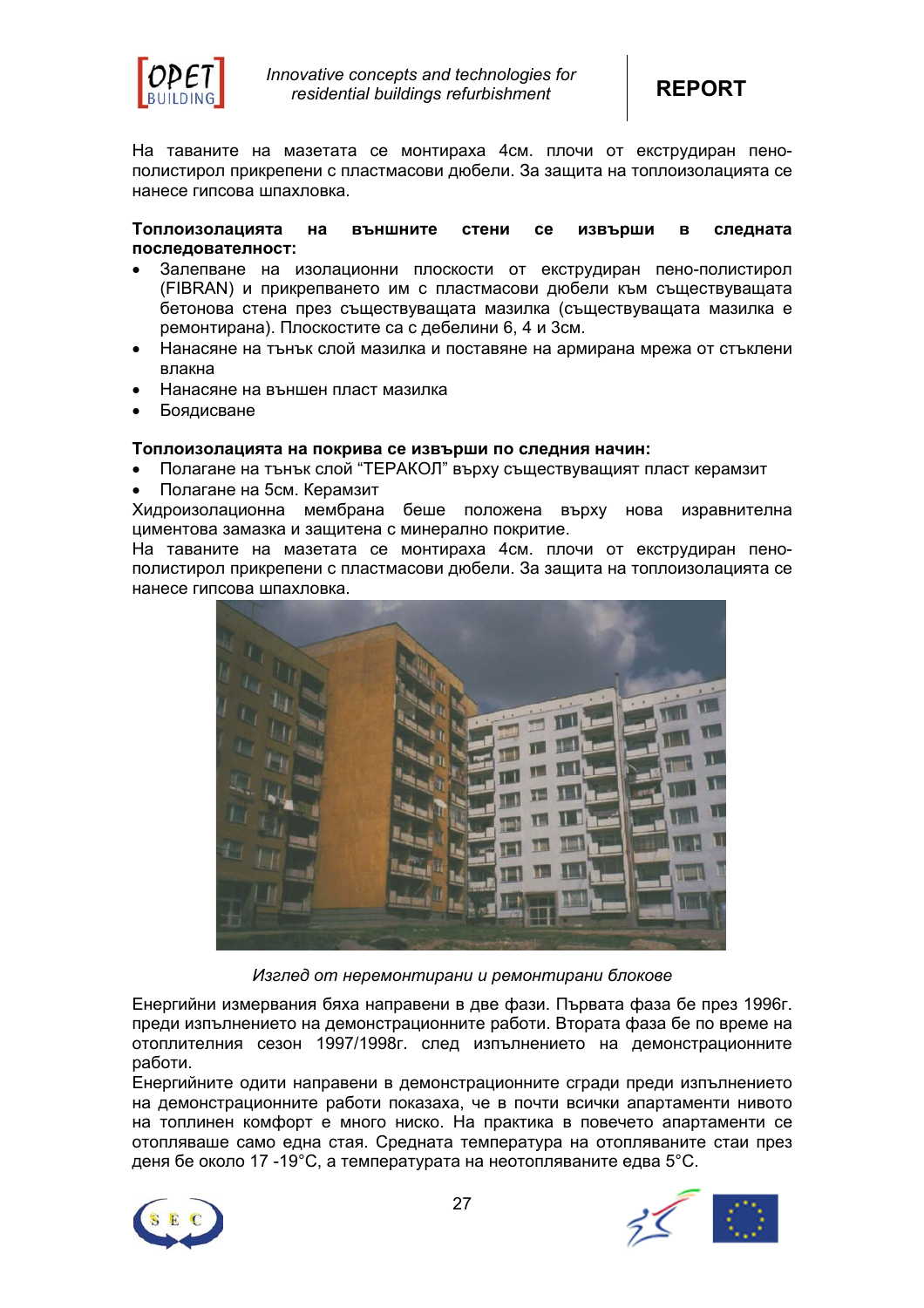

След реализацията на демонстрационния проект, топлинния комфорт в тези жилища значително се подобри като енергийното потребление значително намаля.

| ∥ГОДИШНА ПОТРЕБНОСТ ОТ ГОРИВО НА<br>И <sup>2</sup> ОТ ЦЯЛАТА СГРАДНА ПЛОЩ | <b>CTAPO</b> | <b>HOBO</b> |
|---------------------------------------------------------------------------|--------------|-------------|
| Блок №1 (дизелово гориво в кWh/m <sup>2</sup> )                           | 197,8        | 106,7       |
| Блок №2 (дизелово гориво в кWh/m <sup>2</sup> )                           | 191,9        | 101.5       |
| Блок №3 (електричество в кWh/m <sup>2</sup> )                             | 166,2        | 89,7        |

| ∥ГОДИШНА ПОТРЕБНОСТ ОТ ГОРИВО НА<br><b>М<sup>2</sup> ОТ ОТОПЛЯЕМАТА ПЛОЩ</b> | <b>CTAPO</b> | <b>HOBO</b> |
|------------------------------------------------------------------------------|--------------|-------------|
| Блок №1 (дизелово гориво в кWh/m <sup>2</sup> )                              | 244,9        | 132,1       |
| ∥ Блок №2 (дизелово гориво в кWh/m <sup>2</sup> )                            | 238,4        | 126,1       |
| Блок №3 (електричество в кWh/m <sup>2</sup> )                                | 206,5        | 111.4       |

Икономическият ефект от мерките за топлинна изолация се основава на предположението, че сградите са нормално отоплявани.

| <b>ТОПЛИННА</b><br><b>МЕРКИ</b><br>3A                                                            | ПРОСТ ПЕРИОД НА ВЪЗВРАЩАЕМОСТ |                   |                     |      |
|--------------------------------------------------------------------------------------------------|-------------------------------|-------------------|---------------------|------|
| <b>ИЗОЛАЦИЯ</b>                                                                                  | Блок № 1<br>дизел             | Блок № 2<br>дизел | Блок № 3<br>електр. | ОБЩО |
| Топлоизолация на стените                                                                         | 6,9                           | 6,6               | 14,0                | 8,2  |
| Топлоизолация на покрива (без<br>хидроизолация)                                                  | 4,0                           | 3,7               | 8,6                 | 4,7  |
| Топлоизолация и<br>хидроизолация на покрива                                                      | 13,3                          | 12,5              | 28,9                | 15,7 |
| Топлоизолация на плочата над<br>мазетата                                                         | 7,4                           | 7,3               | 19,1                | 9,4  |
| Ремонт на дървена дограма                                                                        | 2,4                           |                   | 5,3                 | 3,9  |
| Смяна на дограма                                                                                 |                               | 20,0              |                     | 20,5 |
| Общо енергийно ефективни<br>мерки по ограждащата<br>конструкция                                  | 6,0                           | 10,8              | 12,0                | 9,2  |
| Общо енергийно ефективни<br>мерки по ограждащата<br>конструкция и инсталация на<br>локолно парно | 8,9                           | 13,5              | 13,6                | 11,7 |



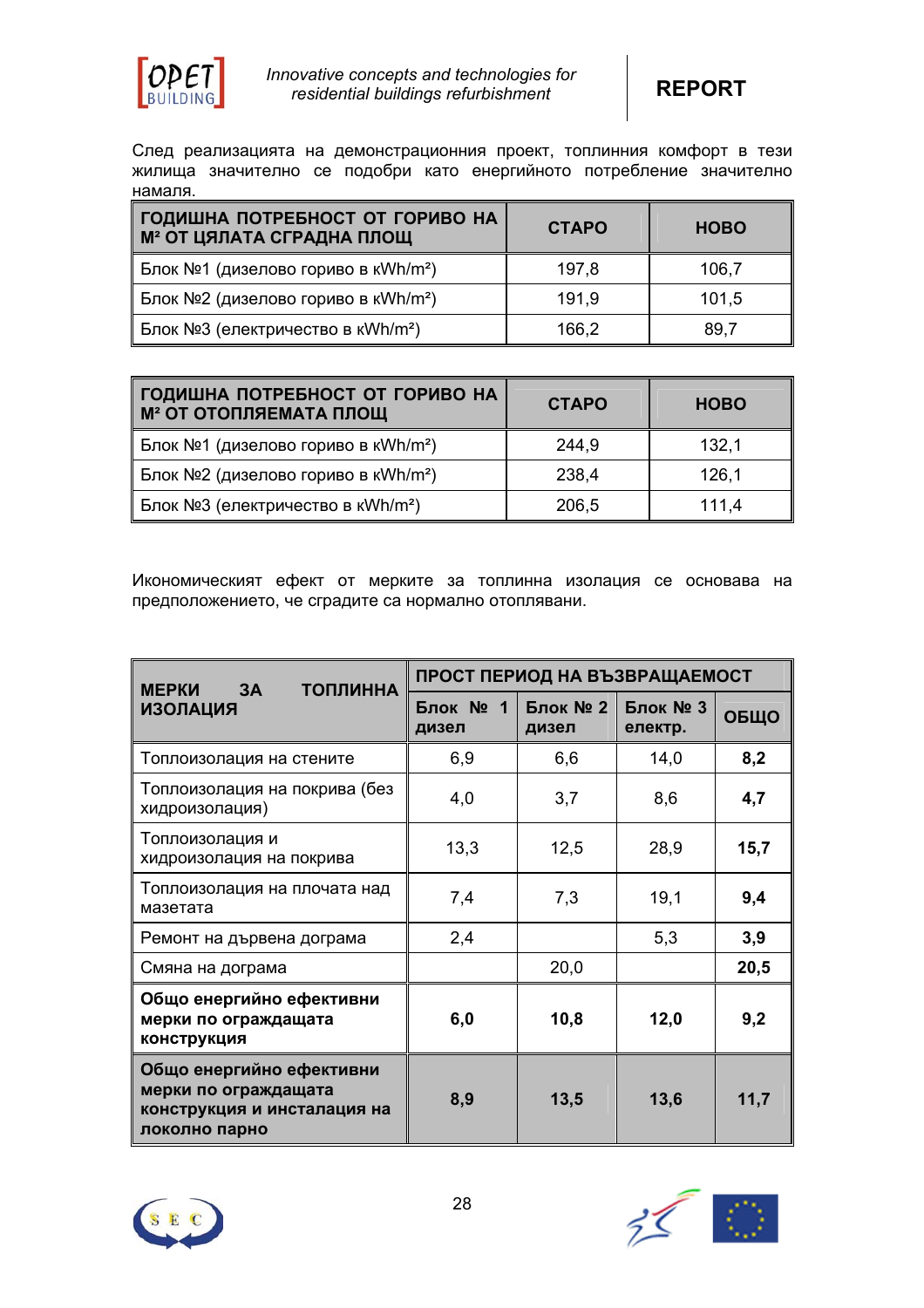

# **7. Примери от други страни**

# **Стара жп гара в Лингенау, Австия**

Година на построяване: 1904-1910

**Описание на сградата:** основната сграда е триетажна, допълнителната двуетажна неотопляема сграда построена от източната страна се използва за склад. Архитектурата е типична за австрийските гари строени около 1900 година. Жп линията е закрита през 1983 година и от тогава сградата не се ползва.

След санирането и сградата се ползва за жилищни нужди.

#### **Състоянието на сградата преди санирането е:**

- Външни стени: каменна зидария;
- Топлинни мостове при прозорците;
- Проникване на подпочвени води в мазето;
- Течове от покрива;
- Непоправимо увредена дограма;
- Стари инсталации които трябва да се подменят.

#### **Енергийна консумация преди санирането:**

Разход на топлинна енергия 256 kWh/m²/годишно

Всичко разход на енергия 273 kWh/m²/годишно

#### **Описание на ремонтните работи:**

- Топлинна изолация на външните стени 6-12 см;
- Топлинна изолация на тавана на сутерена 6-12 см;
- Топлинна изолация на покрива 25 см;
- Подмяна на дограма;
- Нови вътрешни стени;
- Нови подови настилки с шумоизолация;
- Производство на топлоенергия от слънчеви колектори и дървени пелети;
- Нова отоплителна инсталация с изолирани тръби, автоматизация и термостатни вентили на радиаторите.

#### **Планирана енергийна консумация след санирането:**

Разход на топлинна енергия 63 kWh/m²/годишно

Всичко разход на енергия 97 kWh/m²/годишно

# ¾ **Енергоспестяване: 70%**





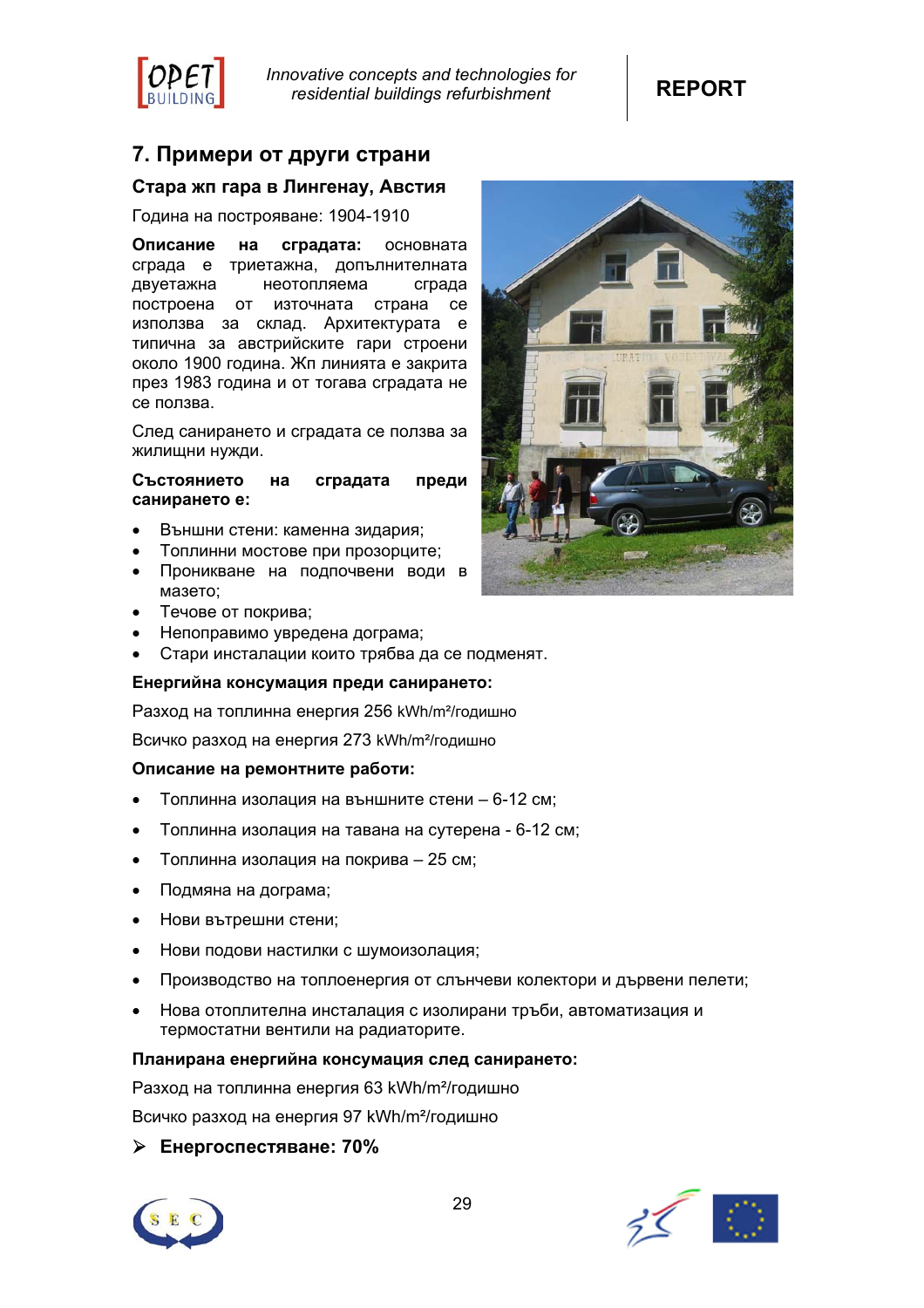

#### **Проект за саниране на панелен жилищен блок в Бърно, Чехия**

#### **Кратко описание на сградата:**

Жилищния блок е построен през 1960 година. Той е правоъгълен, страничните фасади са ориентирани на юг и на север. Централната стълбищна клетка обслужва по четири апартамента на етаж. Блока има осем жилищни етажи и един частично вкопан приземен етаж където са разположени входа, складови, технически и общи помещения. Единичните дървени прозорци не са уплътнени и не се затварят добре. Отоплителната инсталация е стара и трудно може да се регулира. Конструкцията е в сравнително добро състояние.

#### **Размери:**

Височината на блока е 20 метра /от нивото на входа/.

В блока има 32 апартамента, всеки по около 45  $M^2$ .



Площта на фасадите е 860 м<sup>2</sup>, тази на покрива е 192 м<sup>2</sup> а на прозорците 262 м<sup>2</sup>.

Отоплителна инсталация: свързана с ТЕЦ. Във всяко жилище има пет радиатора които са стари и трудно се регулират.

Технически потенциал за внедряване на енерго спестяващи мерки:

- Топлинна изолация на външни стени 20 см;
- Топлинна изолация на покрива 30 см;
- Подмяна на прозорците с нови с коефициент на топлопреминаване < 1,1 W/m²K]
- **Контролирана вентилационна система и слънчево затопляне на** въздуха: две вентилационни системи с капацитет 1500 м<sup>3</sup> на час ще осигуряват вентилацията на сградата. Въздуха е предварително затоплен чрез фасадния въздушен колектор /160 м²/. При необходимост се дозатопля от централно парно до 20°C. Така затопления въздух се докарва до жилищата по въздуховоди. За всяко жилище се предвижда въздушен обмен от 90 м<sup>з</sup> на час. Въздуха преминава през канали по външните стени които стигат до жилищата и преминават през стаите до вътрешните помещения /бани, тоалетни, кухни/ от където се изхвърля.
- **Отопление**: вентилационната система се използва за отопление на сградата. За да се осигури индивидуално отопление на всяко жилище централно кондиционирания въздух /20 °C/ може да се затопли чрез отоплителни серпантини инсталирани във всеки въздуховод на фасадата на жилището. Тези серпантини могат да затоплят въздуха до 50 °C чрез централното парно и могат да се регулират индивидуално чрез клапи.
- **Слънчев колектор за топла вода с резервоар**: използва слънчевата енергия на южната фасада . Тази система осигурява по-голямата част от необходимата топла вода за битови нужди. Останалата част се осигурява от ТЕЦ. Слънчевия колектор е с площ 160 м². Топлата вода се съхранява в резервоар с капацитет 6000 литра.